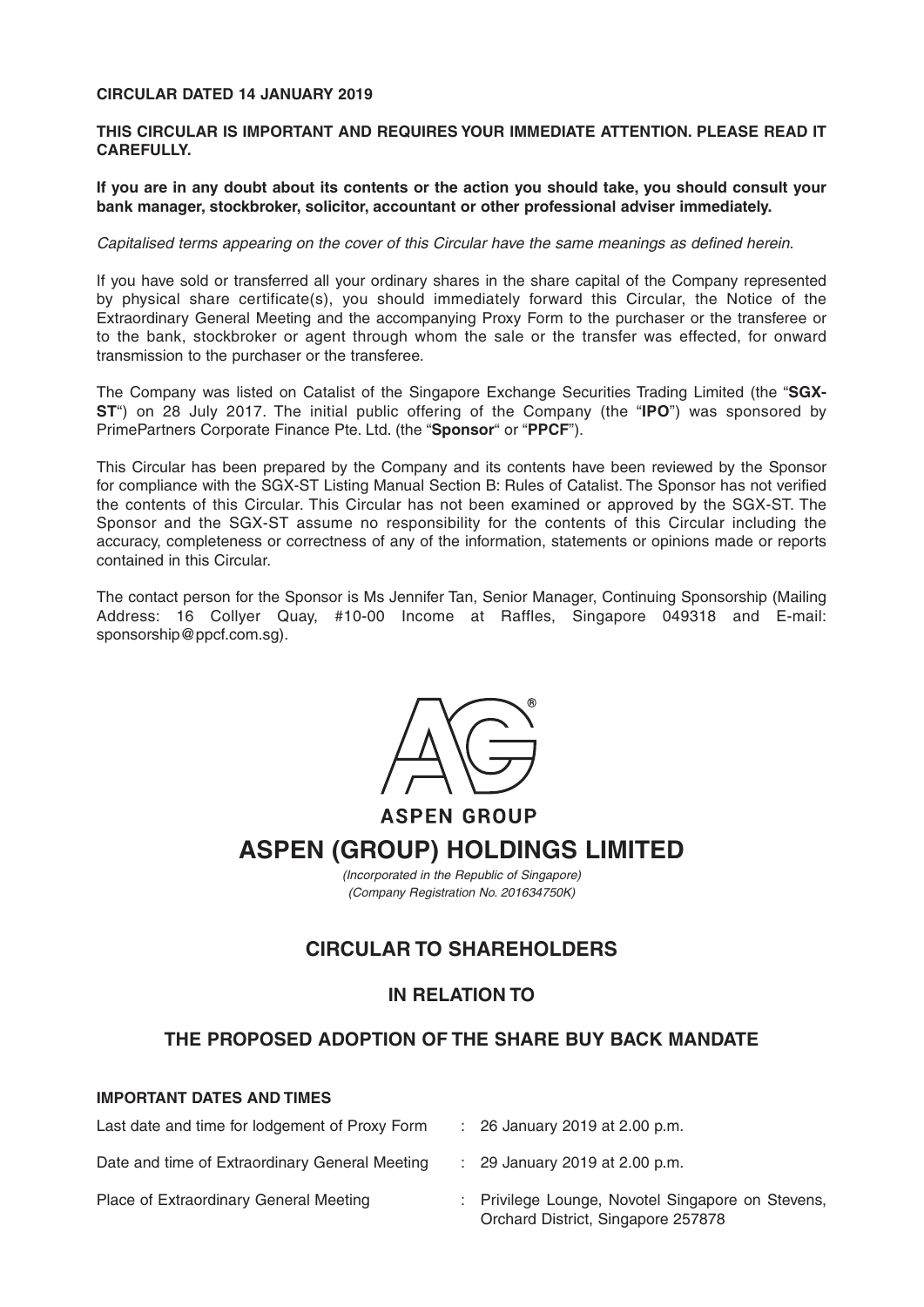# **CONTENTS**

|                |                                                             | 6              |  |  |
|----------------|-------------------------------------------------------------|----------------|--|--|
| 1 <sub>1</sub> |                                                             | 6              |  |  |
| 2.             |                                                             | 6              |  |  |
| 3.             |                                                             | $\overline{7}$ |  |  |
| 4.             | STATUS OF PURCHASED SHARES UNDER THE SHARE BUY BACK MANDATE | 9              |  |  |
| 5.             |                                                             | 11             |  |  |
| 6.             |                                                             | 11             |  |  |
| 7.             |                                                             | 13             |  |  |
| 8.             |                                                             | 17             |  |  |
| 9.             |                                                             | 17             |  |  |
| 10.            |                                                             | 17             |  |  |
| 11.            |                                                             | 17             |  |  |
| 12.            | SHARES BOUGHT BY THE COMPANY IN THE PREVIOUS 12 MONTHS      | 18             |  |  |
| 13.            | INTERESTS OF THE DIRECTORS AND/OR SUBSTANTIAL SHAREHOLDERS  | 19             |  |  |
| 14.            |                                                             | 19             |  |  |
| 15.            |                                                             | 19             |  |  |
| 16.            |                                                             | 20             |  |  |
| 17.            |                                                             | 20             |  |  |
| 18.            |                                                             | 20             |  |  |
| 21             |                                                             |                |  |  |
|                | <b>PROXY FORM</b>                                           |                |  |  |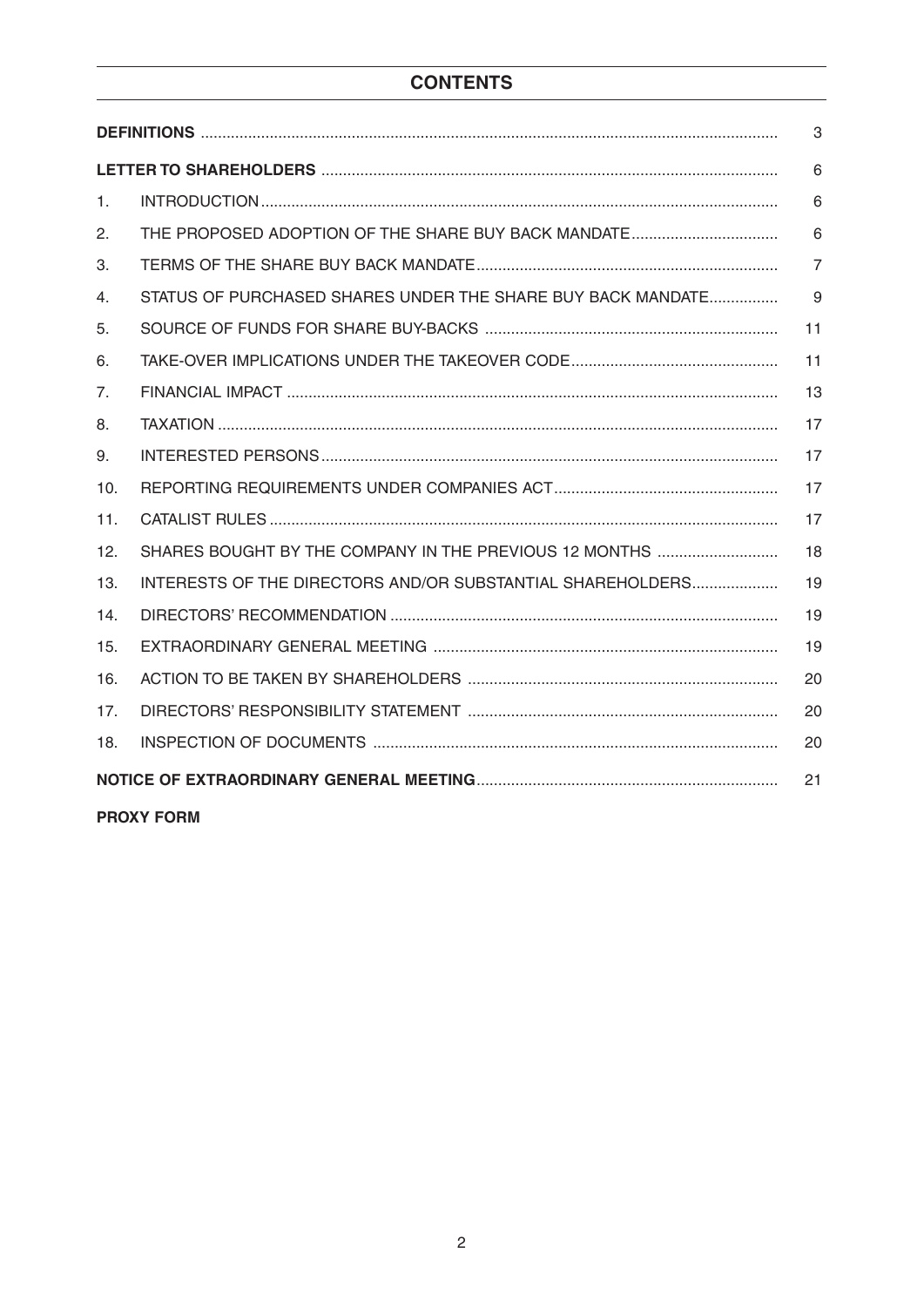# **DEFINITIONS**

In this Circular, the following definitions shall apply throughout unless the context otherwise requires or otherwise stated:

| "ACRA"                          |    | : Accounting and Corporate Regulatory Authority                                                                                                                                                                                                                                                                                                                            |  |  |
|---------------------------------|----|----------------------------------------------------------------------------------------------------------------------------------------------------------------------------------------------------------------------------------------------------------------------------------------------------------------------------------------------------------------------------|--|--|
| "Act" or "Companies Act"        |    | : Companies Act (Chapter 50) of Singapore, as amended,<br>modified or supplemented from time to time                                                                                                                                                                                                                                                                       |  |  |
| "AGM"                           |    | The annual general meeting of the Company                                                                                                                                                                                                                                                                                                                                  |  |  |
| "Circular"                      |    | This Circular to Shareholders dated 14 January 2019 in respect<br>of the proposed adoption of the Share Buy Back Mandate                                                                                                                                                                                                                                                   |  |  |
| "Associate"                     | ÷. | in relation to any Director, chief executive officer,<br>(a)<br>Substantial Shareholder or Controlling Shareholder<br>(being an individual) means:                                                                                                                                                                                                                         |  |  |
|                                 |    | i.<br>his immediate family;                                                                                                                                                                                                                                                                                                                                                |  |  |
|                                 |    | the trustees of any trust of which he or his<br>ii.<br>immediate family is a beneficiary or, in the case of<br>a discretionary trust, is a discretionary object; and                                                                                                                                                                                                       |  |  |
|                                 |    | any company in which he and his immediate family<br>iii.<br>together (directly or indirectly) have an interest of<br>30% or more.                                                                                                                                                                                                                                          |  |  |
|                                 |    | in relation to a Substantial Shareholder or Controlling<br>(b)<br>Shareholder (being a company) means any company<br>which is its subsidiary or holding company or is a<br>subsidiary of any such holding company or one in the<br>equity of which it and/or such other company or<br>companies taken together (directly or indirectly) have an<br>interest of 30% or more |  |  |
| "Board of Directors" or "Board" |    | : The board of directors of the Company for the time being                                                                                                                                                                                                                                                                                                                 |  |  |
| "Catalist"                      |    | The Catalist Board of the SGX-ST                                                                                                                                                                                                                                                                                                                                           |  |  |
| "Catalist Rules"                |    | Section B: Rules of Catalist of the Listing Manual of the SGX-<br>ST as amended, supplemented or modified from time to time                                                                                                                                                                                                                                                |  |  |
| "CDP"                           |    | The Central Depository (Pte) Limited                                                                                                                                                                                                                                                                                                                                       |  |  |
| "Company"                       |    | Aspen (Group) Holdings Limited                                                                                                                                                                                                                                                                                                                                             |  |  |
| "Constitution"                  |    | Constitution of the Company, as amended, supplemented or<br>modified from time to time                                                                                                                                                                                                                                                                                     |  |  |
| "Control"                       |    | The capacity to dominate decision-making, directly or indirectly,<br>in relation to the financial and operating policies of the<br>Company                                                                                                                                                                                                                                 |  |  |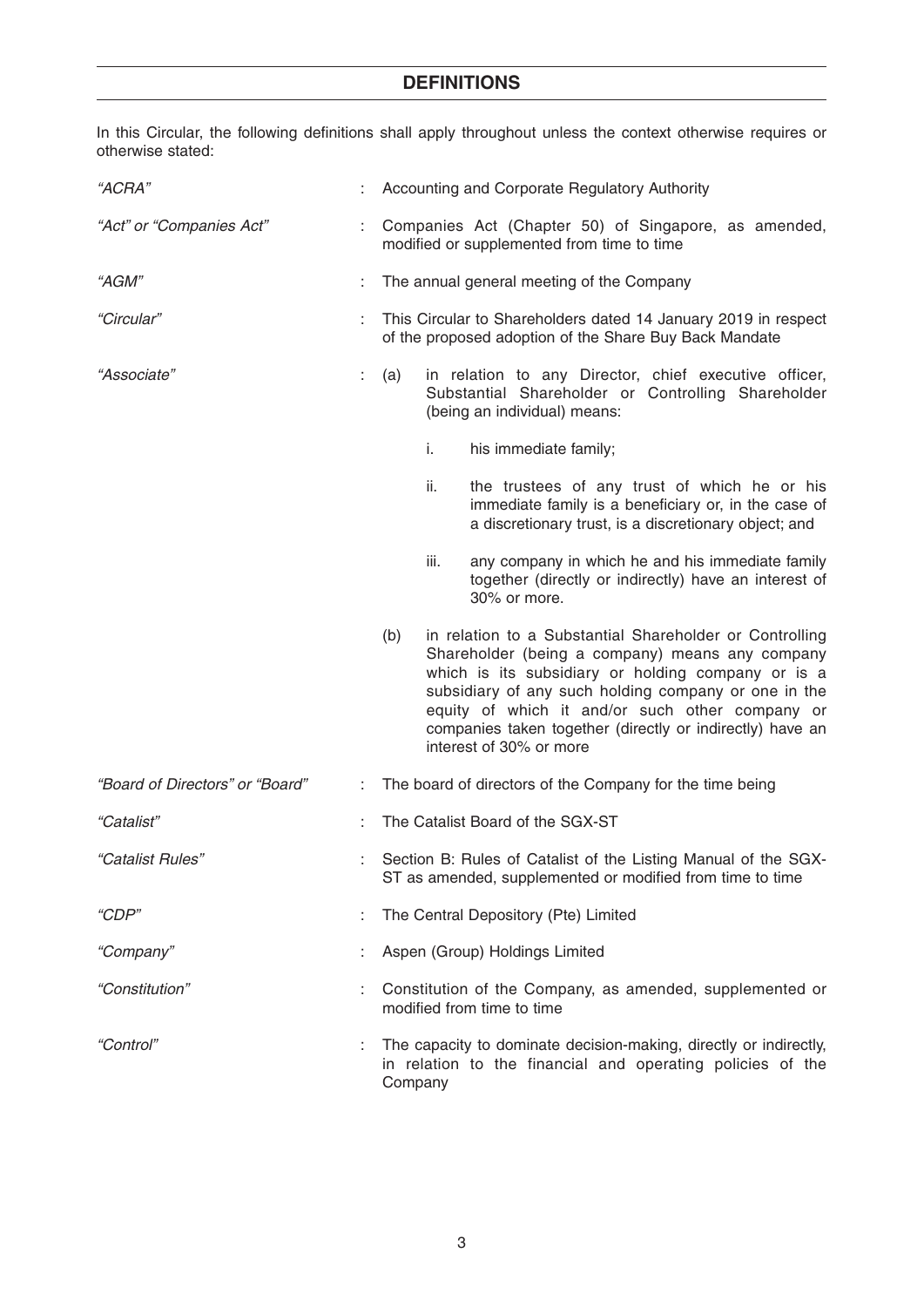# **DEFINITIONS**

| "Controlling Shareholder"               | A person who:                                                                                                                                                                                                                                                                                                                                                                |
|-----------------------------------------|------------------------------------------------------------------------------------------------------------------------------------------------------------------------------------------------------------------------------------------------------------------------------------------------------------------------------------------------------------------------------|
|                                         | holds directly or indirectly 15% or more of the issued<br>(a)<br>share capital of the Company; or                                                                                                                                                                                                                                                                            |
|                                         | (b)<br>in fact exercises Control over the Company                                                                                                                                                                                                                                                                                                                            |
| "Directors"                             | The directors of the Company for the time being                                                                                                                                                                                                                                                                                                                              |
| "EGM"                                   | The extraordinary general meeting of the Company                                                                                                                                                                                                                                                                                                                             |
| "EPS"                                   | Earnings per Share                                                                                                                                                                                                                                                                                                                                                           |
| "FY"                                    | Financial year of the Company ended or ending 31 December<br>(as the case may be)                                                                                                                                                                                                                                                                                            |
| "Group"                                 | The Company and its subsidiaries                                                                                                                                                                                                                                                                                                                                             |
| "Latest Practicable Date"               | 4 January 2019, being the latest practicable date prior to the<br>printing of this Circular                                                                                                                                                                                                                                                                                  |
| "Market Day"                            | A day on which SGX-ST is open for securities trading                                                                                                                                                                                                                                                                                                                         |
| "NAV"                                   | Net asset value                                                                                                                                                                                                                                                                                                                                                              |
| "NTA"                                   | Net tangible assets                                                                                                                                                                                                                                                                                                                                                          |
| "Relevant Period"                       | The period commencing from the date on which the ordinary<br>resolution in relation to the Share Buy Back Mandate is passed<br>in a general meeting and expiring on the earliest of the date on<br>which the next AGM is held or is required by law to be held, or<br>the date the said mandate is revoked or varied by the Company<br>in a general meeting                  |
| "Securities Account"                    | The securities account maintained by a Depositor with CDP (but<br>does not include a securities sub-account)                                                                                                                                                                                                                                                                 |
| "SFA" or "Securities and Futures Act" : | The Securities and Futures Act (Chapter 289) of Singapore, as<br>amended or modified from time to time                                                                                                                                                                                                                                                                       |
| "SGX-ST"                                | Singapore Exchange Securities Trading Limited                                                                                                                                                                                                                                                                                                                                |
| "Share(s)"                              | Ordinary share(s) in the share capital of the Company                                                                                                                                                                                                                                                                                                                        |
| "Shareholders"                          | The registered holders of the Shares in the register of members<br>of the Company, except where the registered holder is CDP, the<br>term "Shareholders" shall, in relation to such Shares and where<br>the context so admits, mean the Depositors whose Securities<br>Accounts are credited with such Shares                                                                |
| "Share Buy Back Mandate"                | The general and unconditional mandate given by Shareholders<br>to authorise the Directors to exercise all the powers of the<br>Company to purchase or otherwise acquire issued Shares<br>within the Relevant Period, in accordance with the terms set out<br>in this Circular, as well as the rules and regulations set forth in<br>the Companies Act and the Catalist Rules |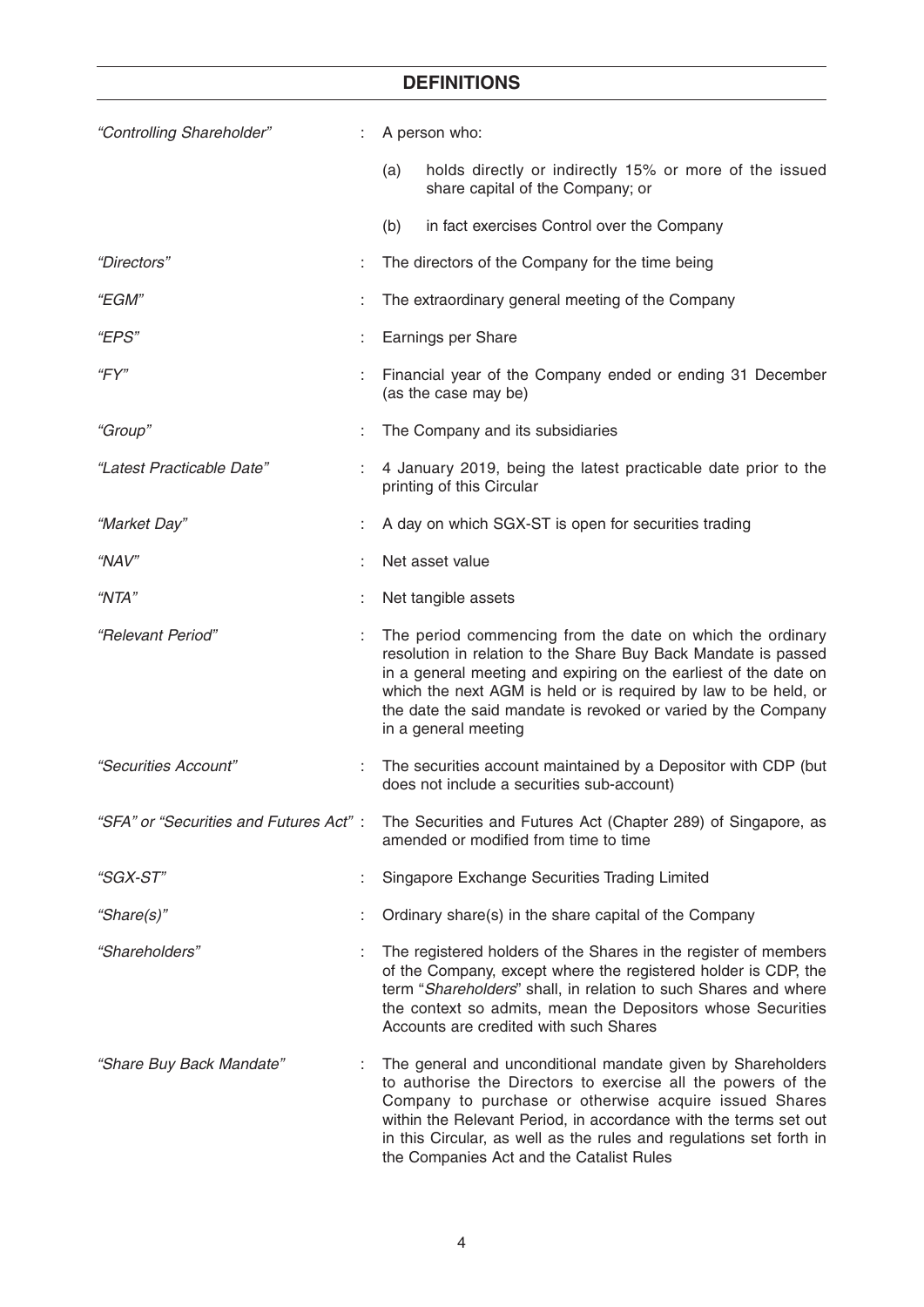## **DEFINITIONS**

| "SIC"                               | : Securities Industry Council                                                                                                                                                                                                          |
|-------------------------------------|----------------------------------------------------------------------------------------------------------------------------------------------------------------------------------------------------------------------------------------|
| "Sponsor"                           | : PrimePartners Corporate Finance Pte. Ltd.                                                                                                                                                                                            |
| "Substantial Shareholder"           | : A person (including a corporation) who holds, directly or<br>indirectly, 5% or more of the total issued share capital of the<br>Company                                                                                              |
| "Takeover Code"                     | : The Singapore Code on Take-overs and Mergers, and all<br>practice notes, rules and guidelines thereunder, as may from<br>time to time be issued or amended                                                                           |
| "Treasury Shares"                   | : Issued Shares of the Company which was (or is treated as<br>having been) purchased by the Company in circumstances<br>which Section 76H of the Companies Act applies and has since<br>purchase been continuously held by the Company |
| <b>Currencies, Units and Others</b> |                                                                                                                                                                                                                                        |
| "S\$", or "cents"                   | Singapore dollars and cents, respectively                                                                                                                                                                                              |
| "MY\$", or "MR cents"               | Malaysian Ringgit dollars and cents, respectively                                                                                                                                                                                      |
| "%" or "per cent"                   | Per centum or percentage                                                                                                                                                                                                               |

The terms "**Depositor**", "**Depository Agent**" and "**Depository Register**" shall have the same meanings ascribed to them respectively in Section 81SF of the SFA.

Words importing the singular shall, where applicable, include the plural and vice versa, and words importing the masculine gender shall, where applicable, include the feminine and neuter genders and vice versa. References to persons shall, where applicable, include corporations.

Any reference in this Circular to any statute or enactment is a reference to that statute or enactment as for the time being amended or re-enacted. Any word or term defined under the Companies Act, the SFA, the Catalist Rules or any statutory modification thereof and used in this Circular shall, where applicable, has the meaning ascribed to it under the Companies Act, the SFA, the Catalist Rules or any statutory modification thereof, as the case may be, unless otherwise provided.

Any reference to a time of day in this Circular shall be a reference to Singapore time, unless otherwise stated. Any discrepancies in this Circular between the amounts listed and the total thereof are due to rounding. Accordingly, figures shown as totals in this Circular may not be an arithmetic aggregation of the figures which precede them.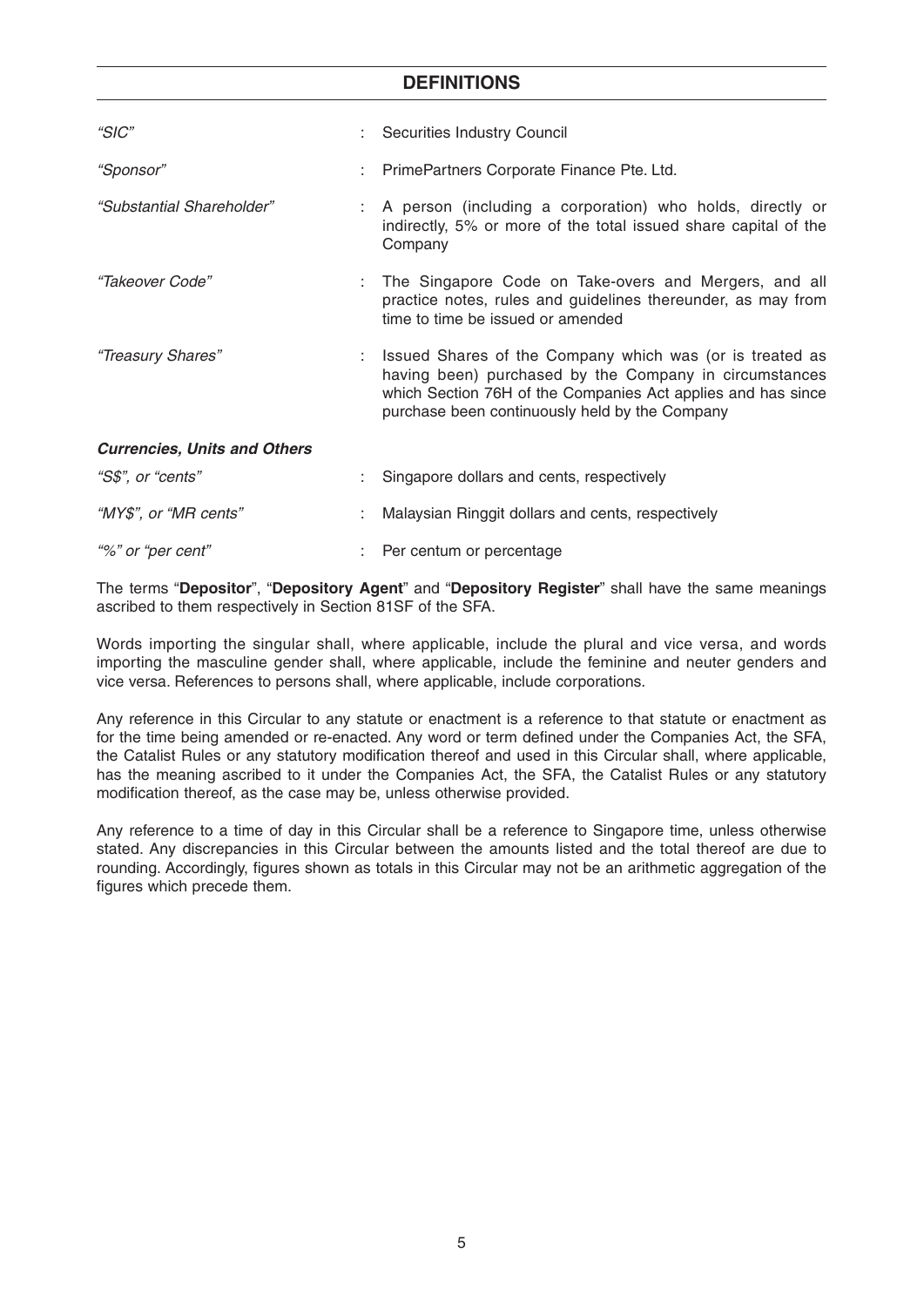# **ASPEN (GROUP) HOLDINGS LIMITED**

(Incorporated in the Republic of Singapore) (Company Registration No. 201634750K)

| Directors:                     |                                             |
|--------------------------------|---------------------------------------------|
| Dato' Murly Manokharan         | Executive Director, President and Group     |
|                                | <b>Chief Executive Officer</b>              |
| Dato' Seri Nazir Ariff Bin     | <b>Group Executive Director</b>             |
| Mushir Ariff                   |                                             |
| Mr. Cheah Teik Seng            | Independent Non-Executive Director and      |
|                                | Chairman                                    |
| Dato' Alan Teo Kwong Chia      | Independent Non-Executive Director          |
| Dato' Choong Khuat Seng        | Independent Non-Executive Director          |
| Dr. Lim Su Kiat                | Non-Independent Non-Executive Director      |
| Mr. Ching Chiat Kwong          | Non-Independent Non-Executive Director      |
| Mr. Low See Ching (Liu Shijin) | Alternate Director to Mr. Ching Chiat Kwong |

**Registered Office:** 

80 Robinson Road #02-00 Singapore 068898

14 January 2019

## **To: The Shareholders of Aspen (Group) Holdings Limited**

Dear Shareholder,

### **1. INTRODUCTION**

The Directors are proposing to convene an EGM to seek Shareholders' approval for the proposed adoption of the Share Buy Back Mandate.

The purpose of this Circular is to provide Shareholders with information relating to, and to seek Shareholders' approval for, the proposed adoption of the Share Buy Back Mandate to be tabled at the EGM. The Notice of EGM is set out on pages 21 to 23 of this Circular.

The SGX-ST and Sponsor take no responsibility for the contents of this Circular, including the accuracy, completeness or correctness of any of the information, statements or opinions made or reports contained in this Circular.

## **2. THE PROPOSED ADOPTION OF THE SHARE BUY BACK MANDATE**

#### **2.1 Background**

The Companies Act allows a Singapore-incorporated company to purchase or otherwise acquire its issued ordinary shares, stocks and preference shares if the purchase or acquisition is permitted under the Company's Constitution. Any purchase or acquisition of Shares by the Company would have to be made in accordance with, and in the manner prescribed by, the Companies Act and the Catalist Rules and such other laws and regulations as may for the time being be applicable. As the Company is listed on Catalist, it is also required to comply with Part XI of Chapter 8 of the Catalist Rules, which relates to the purchase or acquisition by an issuer of its own shares. Regulation 13(B) of the Constitution expressly permits the Company to purchase its issued Shares.

If approved by Shareholders at the EGM, the authority conferred by the Share Buy Back Mandate will take effect from the date of the EGM at which the adoption of the Share Buy Back Mandate has been approved ("**Approval Date**") and continue to be in force until the date on which the next AGM of the Company is held or required to be held, the date on which the buy-back of the Shares are carried out to the full extent mandated or it is varied or revoked by the Company in a general meeting, whichever is the earliest, and may be renewed by Shareholders in a general meeting.

Subject to its continued relevance to the Company, the Share Buy Back Mandate will be put to Shareholders for renewal at each subsequent AGM of the Company.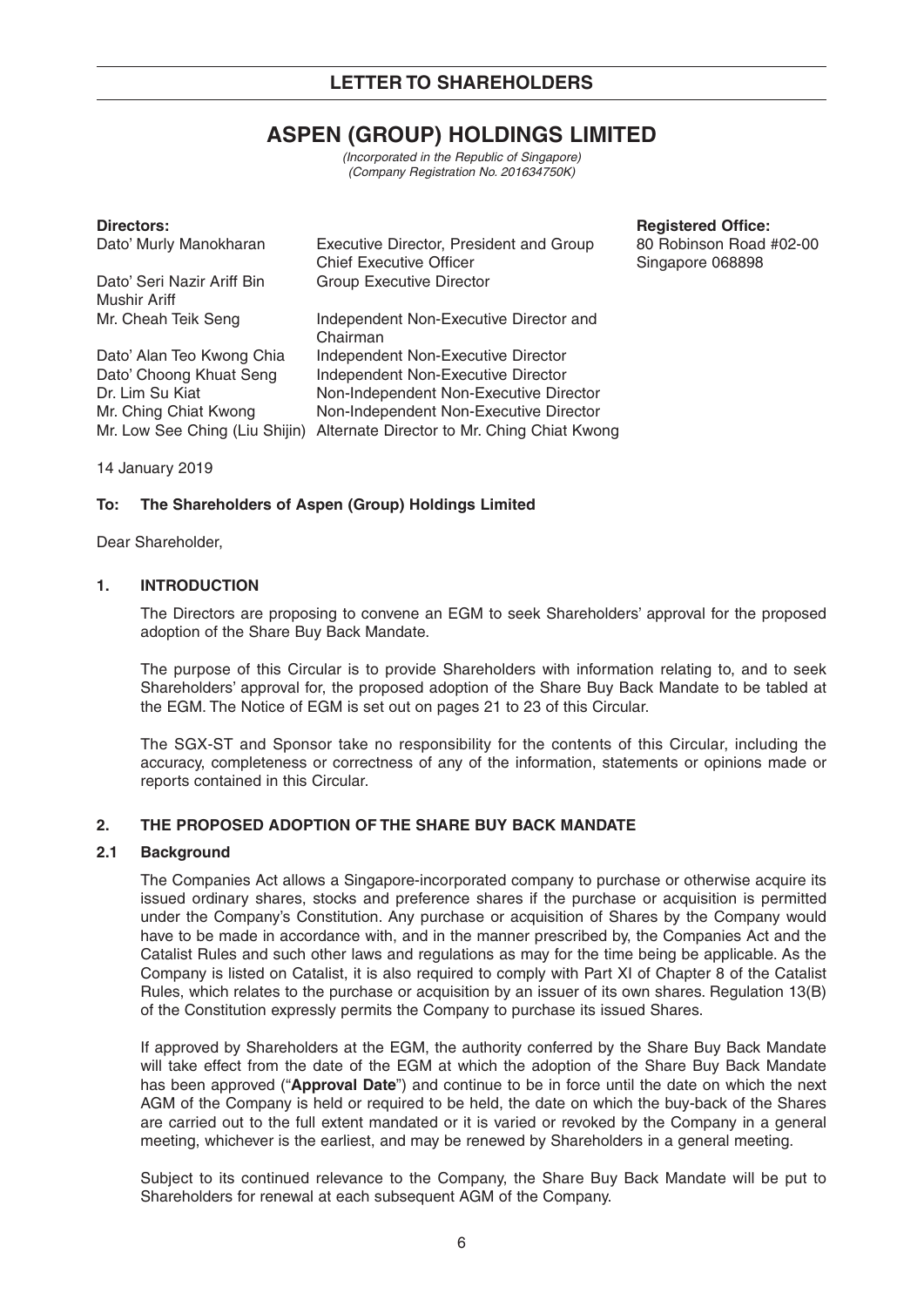## **2.2 Rationale for the Share Buy Back Mandate**

The Share Buy Back Mandate will give the Company the flexibility to purchase or otherwise acquire its Shares if and when circumstances permit. The Directors believe that share buy-backs would allow the Company and its Directors to better manage the Company's share capital structure, dividend payout and cash reserves. In addition, it also provides the Directors a mechanism to facilitate the return of surplus cash over and above the Company's ordinary capital requirements in an expedient and cost-efficient manner, and the opportunity to exercise control over the Company's share capital structure with a view to enhance the EPS and/or NAV per Share.

The Directors further believe that share buy-backs by the Company will help mitigate short-term market volatility, offset the effects of short-term speculation and bolster Shareholders' confidence.

If and when circumstances permit, the Directors will decide whether to effect the share buy-backs via market purchases or off-market purchases, after taking into account the amount of surplus cash available, the prevailing market conditions and the most cost-effective and efficient approach. The Directors do not propose to carry out share buy-backs to an extent that would, or in circumstances that might, result in a material adverse effect on the liquidity and/or the orderly trading of the Shares and/or the financial position of the Company or the Group.

## **3. TERMS OF THE SHARE BUY BACK MANDATE**

The authority and limitations placed on purchases and acquisitions of Shares by the Company under the Share Buy Back Mandate are summarised below:

### **3.1 Maximum Number of Shares**

Only Shares which are issued and fully paid-up may be purchased or acquired by the Company.

The total number of Shares that may be purchased or acquired by the Company pursuant to the Share Buy Back Mandate during the Relevant Period is limited to that number of Shares representing not more than 10% of the issued share capital of the Company, ascertained as at the date of the EGM at which the Share Buy Back Mandate is approved (the "**Approval Date**"), unless the Company has effected a reduction of the share capital of the Company in accordance with the applicable provisions of the Companies Act, at any time during the Relevant Period, in which event the total number of Shares of the Company shall be taken to be the total number of Shares of the Company as altered. For purposes of calculating the percentage of issued shares above, any of the Shares which are held as Treasury Shares and subsidiary holdings (if applicable) will be disregarded.

**For illustrative purposes only**, based on the existing issued and paid-up share capital of the Company as at the Latest Practicable Date of 963,617,900 Shares, excluding Treasury Shares and subsidiary holdings, and assuming that no further Shares are issued at or prior to the EGM, not more than 96,361,790 Shares (representing ten per cent (10%) of the issued and paid-up share capital of the Company) may be purchased or acquired by the Company pursuant to the Share Buy Back Mandate.

As at Latest Practicable Date, the Company does not hold any Treasury Shares.

## **3.2 Duration of Authority**

Purchases or acquisitions of Shares may be made during the Relevant Period, at any time and from time to time, on and from the Approval Date, up to the earlier of:

- (a) the conclusion of the next AGM or the date by which such AGM is required by law or the Constitution to be held; or
- (b) the date on which the buy-back of the Shares are carried out to the full extent mandated; or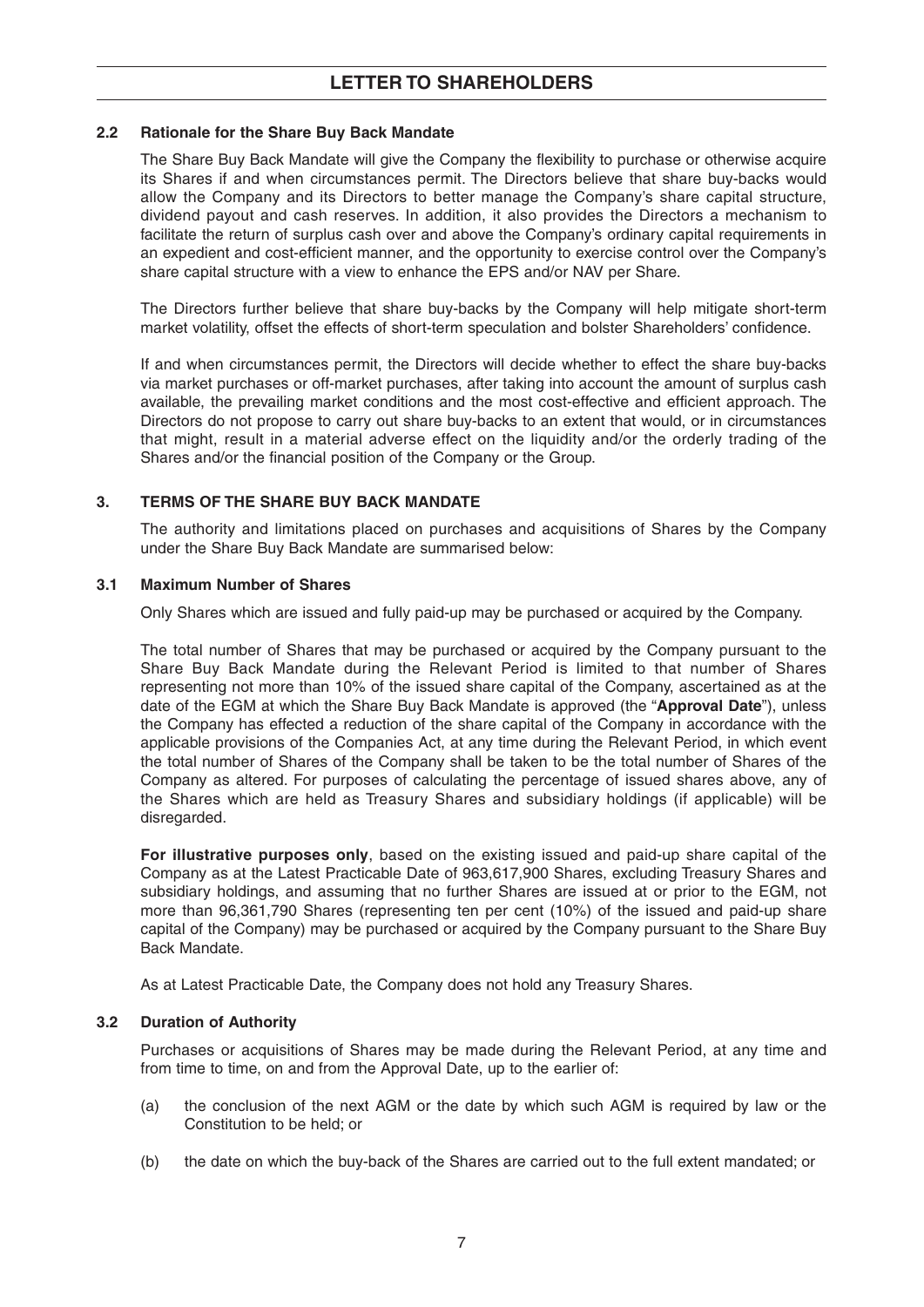(c) the date on which the authority conferred in the Share Buy Back Mandate is varied or revoked by the Shareholders in a general meeting.

The authority conferred by the Share Buy Back Mandate to purchase or acquire Shares may be renewed at each AGM or any other general meeting of the Company.

#### **3.3 Manner of Purchase of Shares**

Purchases of Shares may be made by way of:

- (a) on-market purchases ("**Market Purchase**"), transacted on the SGX-ST through the ready market and which may be transacted through one or more duly licensed stockbrokers appointed by the Company for the purpose; and/or
- (b) off-market purchases ("**Off-Market Purchase**") (if effected otherwise than on the SGX-ST) in accordance with any equal access scheme(s) as defined in Section 76C of the Companies Act and which will satisfy all the conditions prescribed by the Constitution and the Catalist Rules.

The Directors may impose such terms and conditions which are not inconsistent with the Share Buy Back Mandate, the Catalist Rules, Constitution and the Companies Act as they consider fit in the interest of the Company in connection with or in relation to any equal access scheme(s).

An Off-Market Purchase must, however, satisfy all the following conditions:

- (a) offers for the purchase or acquisition of Shares shall be made to every person who holds Shares to purchase or acquire the same percentage of their Shares;
- (b) all of those persons shall be given a reasonable opportunity to accept the offers made to them; and
- (c) the terms of all the offers shall be the same, except that there shall be disregarded:
	- I. differences in consideration attributable to the fact that offers may relate to Shares with different accrued dividend entitlements;
	- II. differences in consideration attributable to the fact that the offers relate to Shares with different amounts remaining unpaid; and
	- III. differences in the offers introduced solely to ensure that each person is left with a whole number of Shares.

In addition, Rule 870 of the Catalist Rules provides that, in making an Off-Market Purchase, the Company must issue an offer document to all Shareholders, which must contain at least the following information:

- (a) the terms and conditions of the offer;
- (b) the period and procedures for acceptances;
- (c) the reasons for the proposed Share buy-back;
- (d) the consequences, if any, of Share buy-backs by the Company that will arise under the Takeover Code or other applicable take-over rules;
- (e) whether the Share buy-back, if made, would have any effect on the listing of the Shares on the SGX-ST;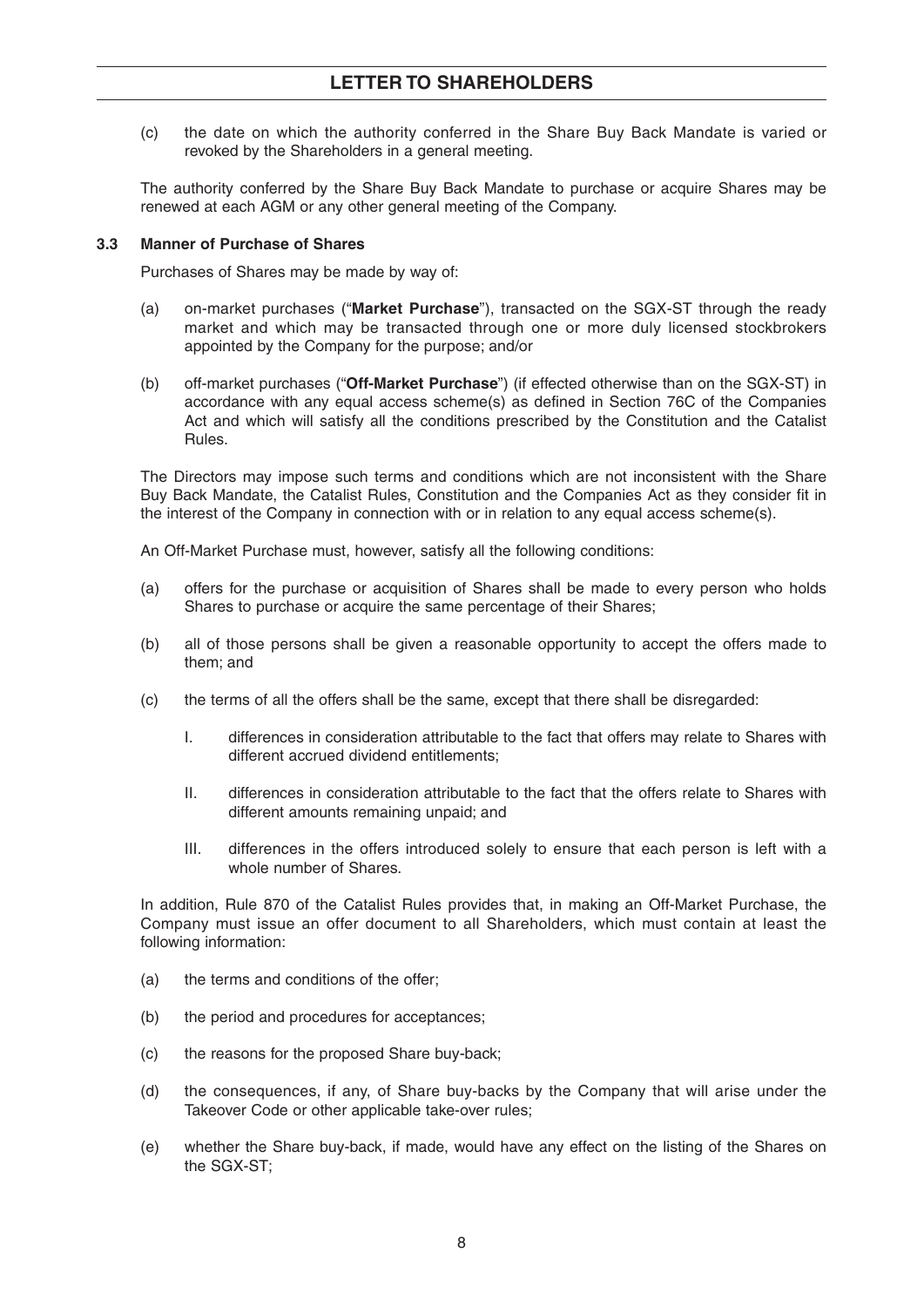## **LETTER TO SHAREHOLDERS**

- (f) details of any Share buy-back made by the Company in the previous 12 months (whether by way of Market Purchases or Off-Market Purchases in accordance with an equal access scheme), setting out the total number of Shares purchased, the purchase price per Share or the highest and lowest prices paid for the purchases, where relevant, and the total consideration paid for the purchases; and
- (g) whether the Shares purchased by the Company will be cancelled or kept as Treasury Shares.

### **3.4 Maximum Purchase Price**

The purchase price (including brokerage, stamp duties, commission, applicable goods and services tax and other related expenses) to be paid for the Shares will be determined by the Directors.

However, the purchase price to be paid for the Shares must not exceed:

- (a) in the case of a Market Purchase, 105% of the Average Closing Price (as defined hereinafter); and
- (b) in the case of an Off-Market Purchase pursuant to an equal access scheme, 120% of the Average Closing Price (as defined hereinafter).

(the "**Maximum Price**") in either case, including related expenses of the purchase.

For the above purposes:

"**Average Closing Price**" means the average of the closing market prices of the Shares over the last five (5) Market Days, on which transactions in the Shares were recorded, preceding the day of the Market Purchase by the Company or, as the case may be, preceding the day of the making of the offer pursuant to the Off-Market Purchase, and deemed to be adjusted for any corporate action that occurs after the relevant five (5)-day period.

"**day of the making of the offer**" means the day on which the Company announces its intention to make an offer for the purchase of Shares from Shareholders, stating the purchase price (which shall not be more than the Maximum Price calculated on the foregoing basis) for each Share and the relevant terms of the equal access scheme for effecting the Off-Market Purchase.

## **4. STATUS OF PURCHASED SHARES UNDER THE SHARE BUY BACK MANDATE**

At the time of each purchase of Shares by the Company, the Directors will decide whether the Shares purchased will be cancelled or kept as Treasury Shares, or partly cancelled and partly kept as Treasury Shares, depending on the needs of the Company at that time.

## **4.1 Cancellation**

A Share purchased or acquired by the Company is, unless held as a Treasury Share in accordance with the Companies Act, treated as cancelled immediately on purchase or acquisition. On such cancellation, all rights and privileges attached to the Share will expire on cancellation.

The total number of issued Shares will be diminished by the number of Shares which are purchased or acquired and cancelled by the Company. All Shares purchased and cancelled by the Company will be automatically delisted by the SGX-ST, and (where applicable) all certificates in respect thereof will be cancelled and destroyed by the Company as soon as reasonably practicable following the settlement of any such purchase or cancellation.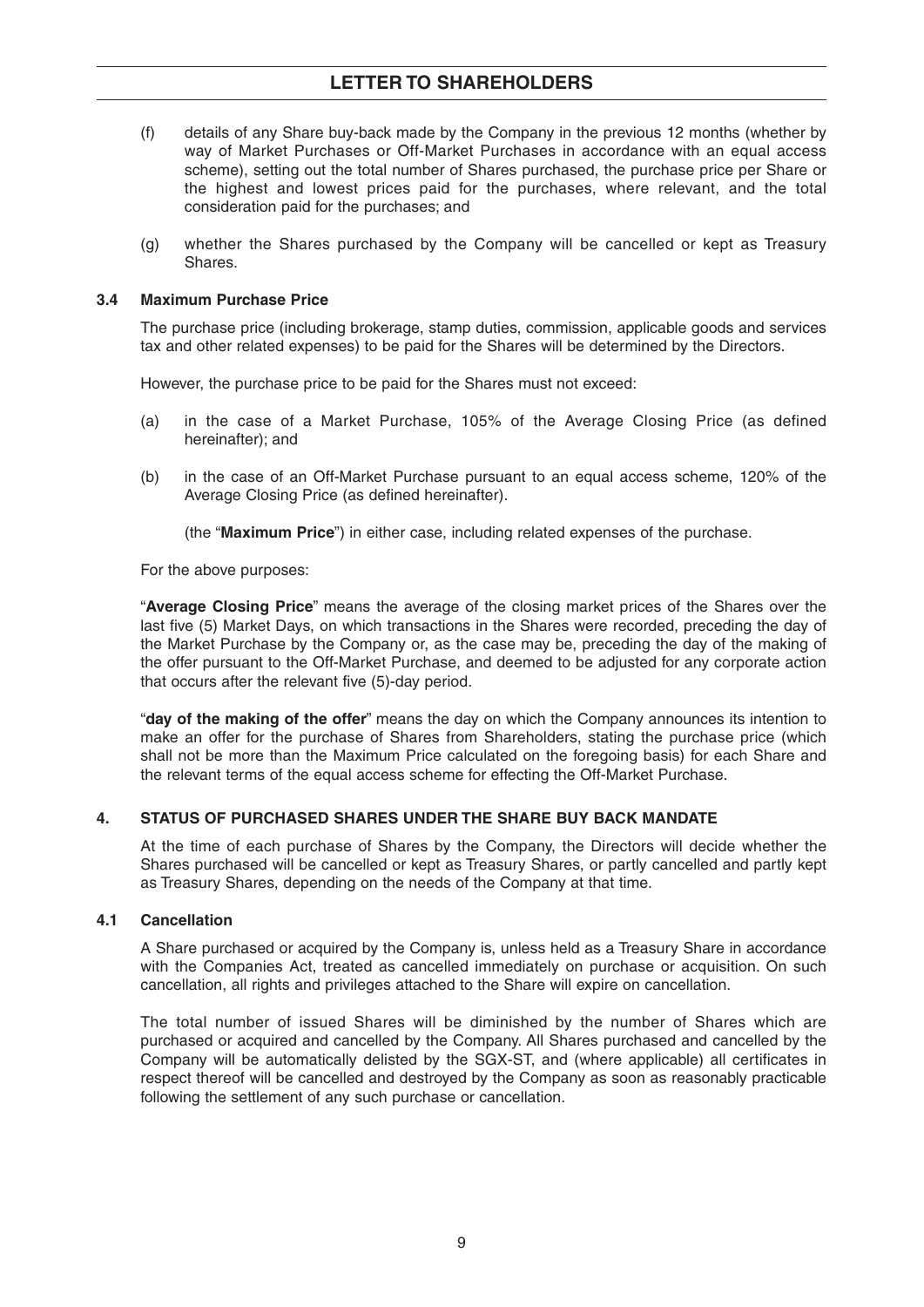## **4.2 Treasury Shares**

Under the Companies Act, a company may hold shares so purchased or acquired as treasury shares provided that:

(a) Maximum Holdings

The number of Shares held as Treasury Shares cannot at any time exceed 10% of the total number of issued Shares. Any Shares in excess of this limit shall be disposed of or cancelled in accordance with Section 76K of the Companies Act within six (6) months or such further periods as ACRA may allow.

(b) Voting and Other Rights

The Company cannot exercise any right in respect of Treasury Shares. In particular, the Company cannot exercise any right to attend or vote at meetings and for the purposes of the Companies Act, the Company shall be treated as having no right to vote and the Treasury Shares shall be treated as having no voting rights.

In addition, no dividend may be paid, and no other distribution of the Company's assets may be made, to the Company in respect of Treasury Shares. However, the allotment of Shares as fully paid bonus shares in respect of Treasury Shares is allowed. A subdivision of any Treasury Shares into Treasury Shares of a larger amount, or consolidation of any Treasury Shares into Treasury Shares of a smaller amount, is also allowed so long as the total value of the Treasury Shares after the subdivision or consolidation is the same as before.

### (c) Disposal and Cancellation

Where Shares are held as Treasury Shares, the Company may at any time:

- I. sell the Treasury Shares for cash;
- II. transfer the Treasury Shares for the purposes of, or pursuant to any share schemes of the Company, whether for employees, directors or other persons;
- III. transfer the Treasury Shares as consideration for the acquisition of Shares in, or assets of, another company or assets of a person;
- IV. cancel the Treasury Shares; or
- V. sell, transfer or otherwise use the Treasury Shares for such other purposes as may be prescribed by the Minister for Finance of Singapore.

## **4.3 Requirements of Catalist Rules**

The Company, upon undertaking any sale, transfer, cancellation and/or use of Treasury Shares, will comply with Rule 704(31) of the Catalist Rules, which provides that an issuer must make an immediate announcement thereof, stating the following:

- (a) date of the sale, transfer, cancellation and/or use;
- (b) purpose of such sale, transfer, cancellation and/or use;
- (c) number of treasury shares sold, transferred, cancelled and/or used;
- (d) number of treasury shares before and after such sale, transfer, cancellation and/or use;
- (e) percentage of the number of treasury shares against the total number of Shares outstanding in a class that is listed before and after such sale, transfer, cancellation and/or use; and
- (f) value of the treasury shares if they are used for a sale or transfer, or cancelled.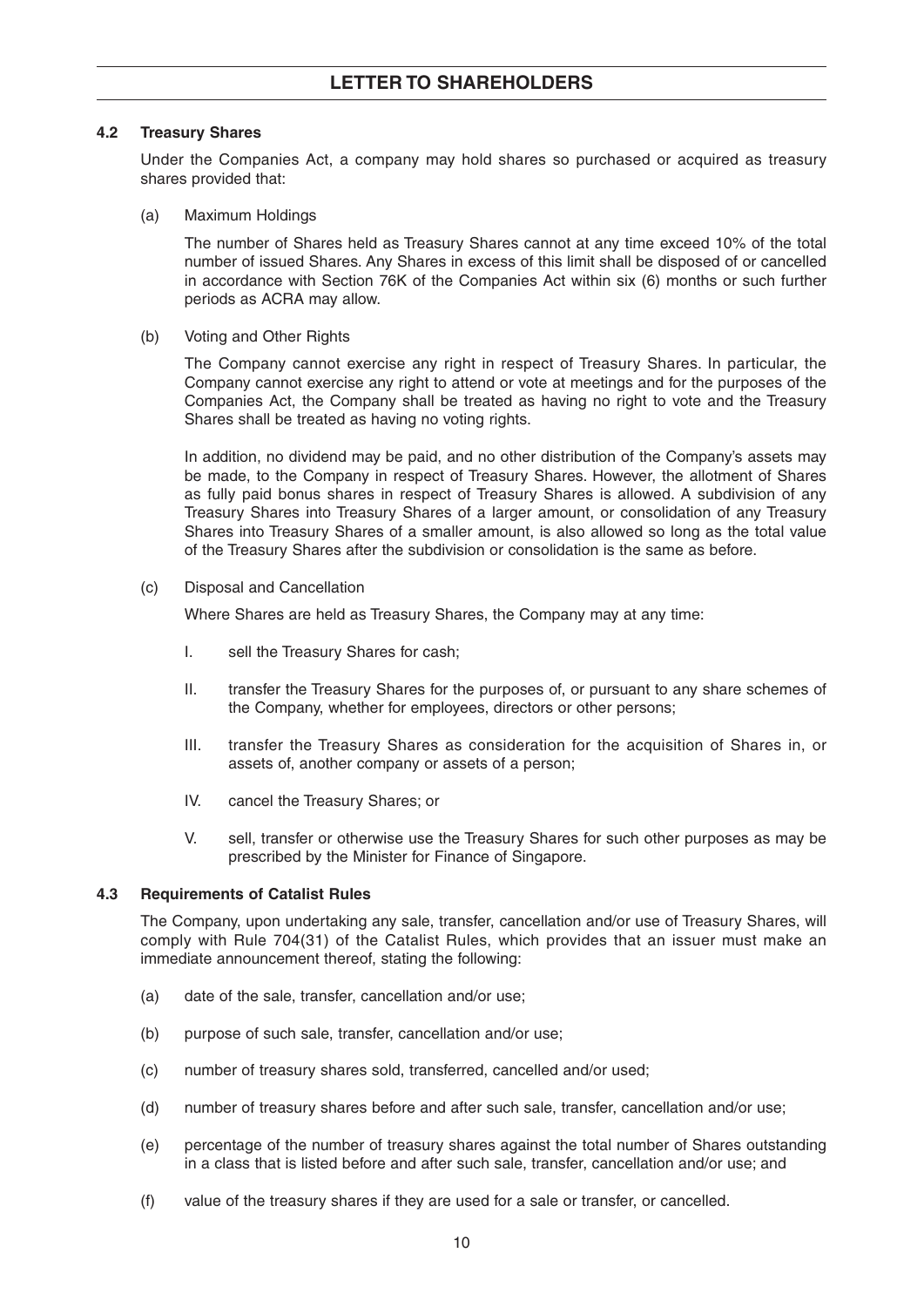## **5. SOURCE OF FUNDS FOR SHARE BUY-BACKS**

The Company may only apply funds for the Share Buy Back Mandate in accordance with the Companies Act, Constitution and the applicable laws in Singapore. The Company may not buy Shares for a consideration other than cash or, in the case of a Market Purchase, for settlement otherwise than in accordance with the Catalist Rules. As stated in the Companies Act, the Share buy-back may be made out of the Company's profits or capital so long as the Company is solvent.

Pursuant to Section 76F(4) of the Companies Act, the Company is solvent if (a) there is no ground on which the company could be found to be unable to pay its debts; (b) if (i) it is intended to commence winding up of the company within the period of 12 months immediately after the date of the payment, the company will be able to pay its debts in full within the period of 12 months after the date of commencement of the winding up; or (ii) it is not intended so to commence winding up, the company will be able to pay its debts as they fall due during the period of 12 months immediately after the date of the payment; and (c) the value of the company's assets is not less than the value of its liabilities (including contingent liabilities) and will not, after the proposed purchase, acquisition, variation or release (as the case may be), become less than the value of its liabilities (including contingent liabilities).

In determining whether the Company is solvent, the Directors must have regard to the most recently audited financial statements, other relevant circumstances, and may rely on valuations or estimates of assets or liabilities. In determining the value of contingent liabilities, the Directors may take into account the likelihood of the contingency occurring, as well as any counter-claims by the Company.

When Shares are purchased or acquired, and cancelled:

- (a) if the Shares are purchased or acquired entirely out of the capital of the Company, the Company shall reduce the amount of its share capital by the total amount of the purchase price paid by the Company for the Shares (including brokerage, stamp duties, commission, applicable goods and services tax, clearance fees and other related expenses) (the "**Purchase Price**") and the amount available for the distribution of dividends by the Company will not be reduced;
- (b) if the Shares are purchased or acquired entirely out of profits of the Company, the Company shall reduce the amount of its profits and the amount available for distribution of dividends by the Purchase Price; or
- (c) where the Shares are purchased or acquired out of both the capital and the profits of the Company, the Company shall reduce the amount of its share capital and profits proportionately by the Purchase Price.

The Company may use internal resources and/or external borrowings to finance purchases and acquisitions of its Shares pursuant to the Share Buy Back Mandate.

The Directors do not propose to exercise the Share Buy Back Mandate in a manner and to such extent that the liquidity and capital adequacy position of the Group would be materially and adversely affected.

## **6. TAKE-OVER IMPLICATIONS UNDER THE TAKEOVER CODE**

#### **6.1 Appendix 2 of the Takeover Code**

Appendix 2 of the Takeover Code contains the Share Buy-back Guidance Note applicable as at the Latest Practicable Date. The take-over implications arising from any purchase or acquisition by the Company of its Shares are set out below.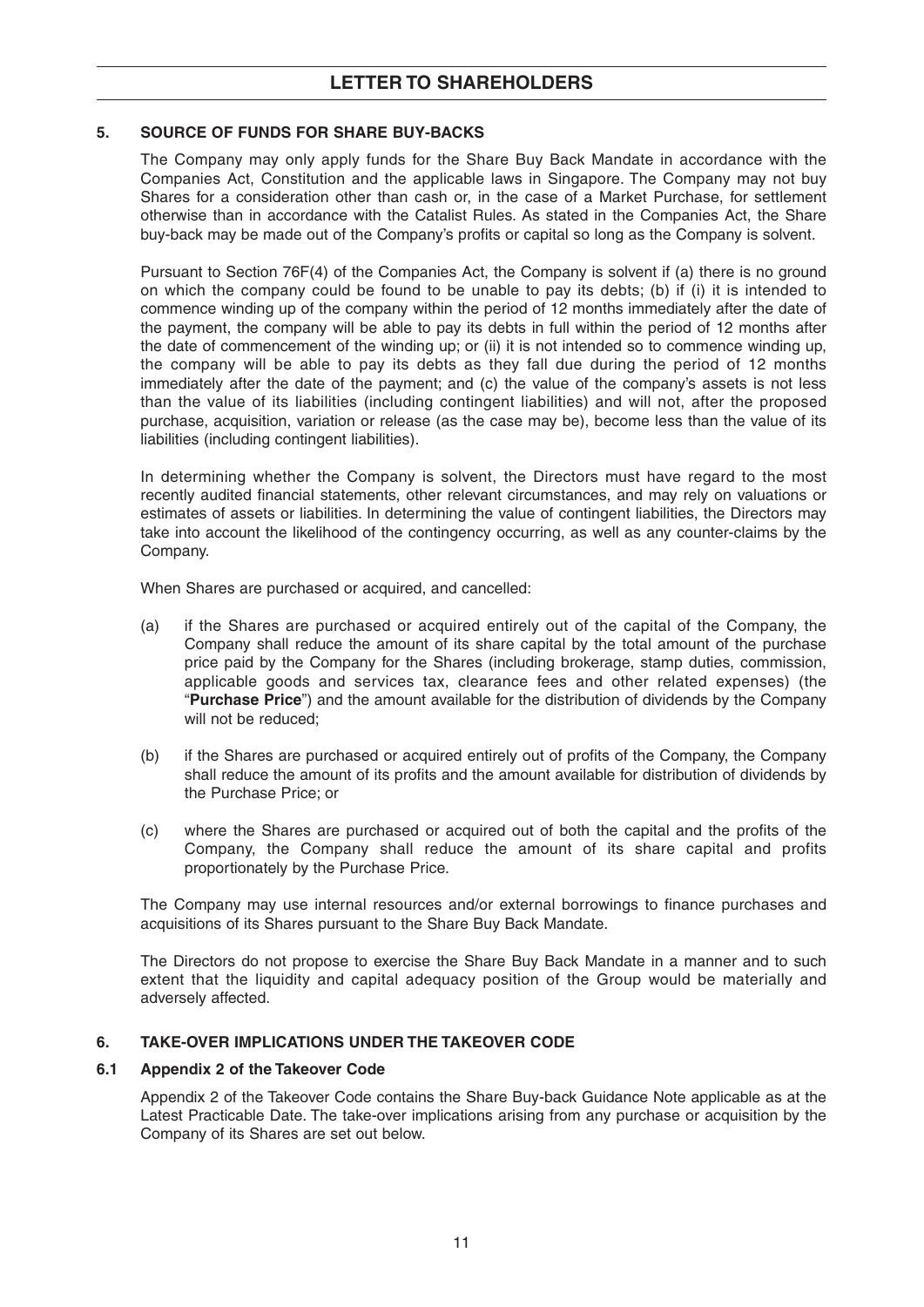### **6.2 Obligation to make a take-over offer**

Rule 14 of the Takeover Code ("**Rule 14**") requires, inter alia, that except with the consent of the SIC, where:

- (a) any person acquires, whether by a series of transactions over a period of time or not, shares which (taken together with shares held or acquired by persons acting in concert with him) carry 30% or more of the voting rights of a company; or
- (b) any person who, together with persons acting in concert with him, holds not less than 30% but not more than 50% of the voting rights and such person, or any person acting in concert with him, acquires in any period of six (6) months additional shares carrying more than 1% of the voting rights,

such person shall extend immediately an offer on the basis set out below to the holders of any class of shares in the capital which carries votes and in which such person or persons acting in concert with him hold shares. In addition to such person, each of the principal members of the group of persons acting in concert with him may, according to the circumstances of the case, have the obligation to extend an offer.

In calculating the percentages of voting rights of such person and their concert parties, Treasury Shares and subsidiary holdings shall be excluded.

### **6.3 Persons acting in concert**

Persons acting in concert comprise individuals or companies who, pursuant to an agreement or understanding (whether formal or informal) co-operate, through the acquisition by any of them of shares in a company to obtain or consolidate effective control of that company.

Unless the contrary is established, the following persons, *inter alia*, will be presumed to be acting in concert, namely, (a) a company with any of its directors (together with their close relatives, related trusts as well as companies controlled by any of the directors, their close relatives and related trusts) and (b) a company, its parent, subsidiaries and fellow subsidiaries, and their associated companies and companies of which such companies are associated companies, all with each other. For this purpose, ownership or control of 20% but not more than 50% of the voting rights of a company will be regarded as the test of associated company status.

Consequently, a Director and persons acting in concert (as such term is defined in the Takeover Code) with him could, depending on the level of increase in his/her or their interest in the Company, become obliged to make a mandatory offer in accordance with Rule 14 as a result of the Company's buy-back of Shares.

Unless exempted, Directors of the Company and persons acting in concert with them will incur an obligation to make a take-over offer under Rule 14 if, as a result of the Company purchasing or acquiring its Shares, the voting rights of such Directors and their concert parties would increase to 30% or more, or if the voting rights of such Directors and their concert parties fall between 30% and 50% of the Company's voting rights, the voting rights of such Directors and their concert parties would increase by 1% in any period of six (6) months.

Further details of the interests of the Directors and Substantial Shareholders of the Company in the Shares of the Company as at the Latest Practicable Date are set out in Section 13 of this Circular.

## **6.4 Effect of Rule 14 and Appendix 2 of the Takeover Code**

In general terms, the effect of Rule 14 and Appendix 2 of the Takeover Code is that, unless exempted, Directors and persons acting in concert with them will incur an obligation to make a take-over offer under Rule 14 if, as a result of the Company purchasing or acquiring Shares:

(a) the voting rights of such Directors and persons acting in concert with them would increase to 30% or more; or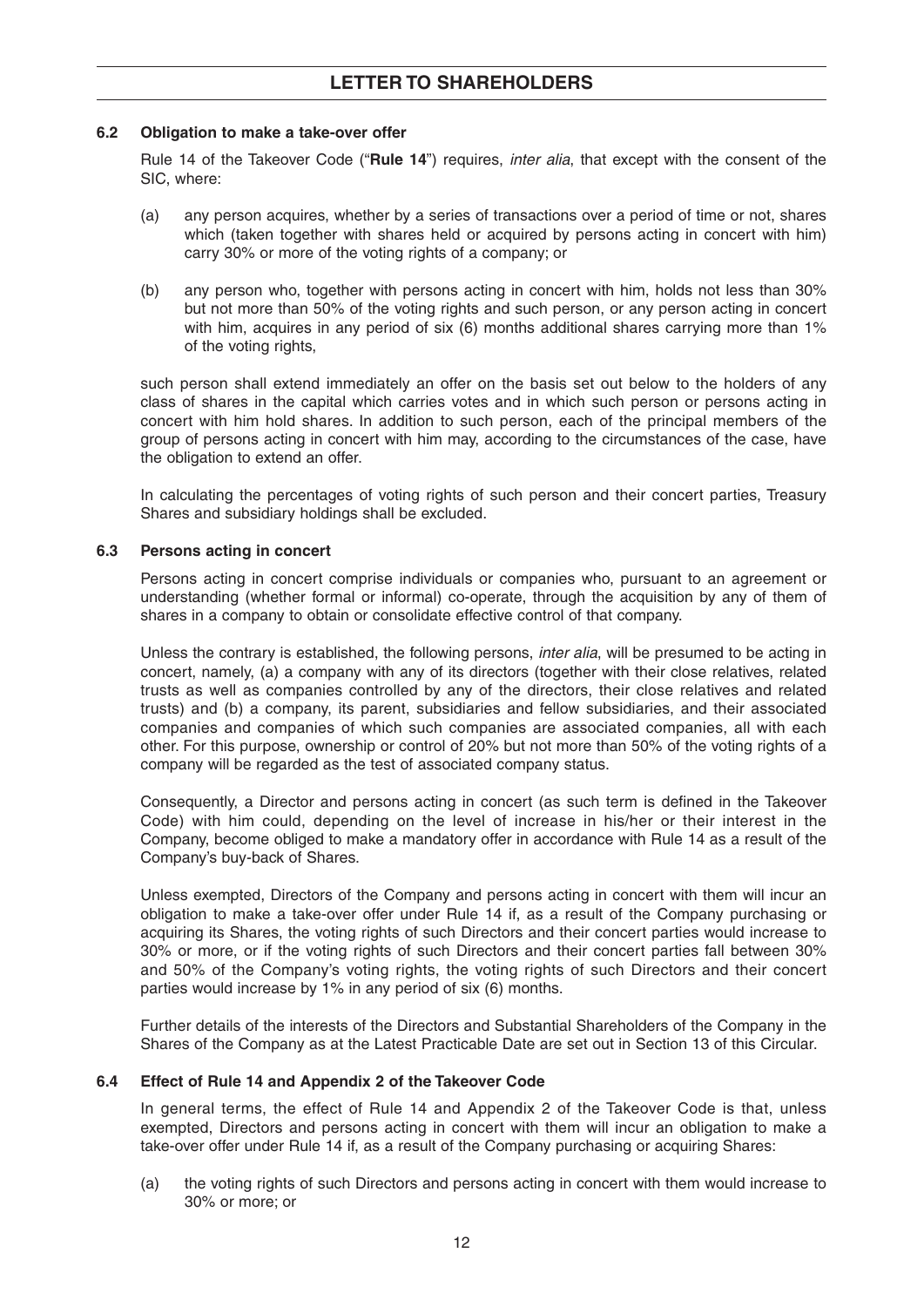## **LETTER TO SHAREHOLDERS**

(b) in the event that such Directors and persons acting in concert with them hold between 30% and 50% of the Company's voting rights, if the voting rights of such Directors and persons acting in concert with them would increase by more than 1% in any period of six (6) months.

Under Appendix 2 of the Takeover Code, a Shareholder not acting in concert with the Directors will not be required to make a take-over offer under Rule 14 if, as a result of the Company purchasing or acquiring its Shares:

- (i) the voting rights of such Shareholder would increase to 30% or more; or
- (ii) if such Shareholder holds between 30% and 50% of the Company's voting rights, the voting rights of such Shareholder would increase by more than 1% in any period of six (6) months.

Such Shareholder need not abstain from voting in respect of the ordinary resolution authorising the adoption of the Share Buy Back Mandate.

**Shareholders who are in doubt as to their obligations, if any, to make a mandatory take-over offer under the Takeover Code as a result of any purchase or acquisition of Shares by the Company should consult their professional advisers and/or SIC and/or other relevant authorities at the earliest opportunity.**

### **6.5 Application of the Takeover Code**

Based on the shareholdings of the Directors and the Substantial Shareholders of the Company as at the Latest Practicable Date as set out in Section 13 below, in the event that the Company undertakes Share Buy Backs of up to ten per cent (10%) of the issued share capital of the Company as permitted by the Share Buy Back Mandate, none of the Directors or Substantial Shareholders are required to make a mandatory takeover offer for the Company under Rule 14 of the Takeover Code.

#### **7. FINANCIAL IMPACT**

#### **7.1 Assumptions**

It is not possible for the Company to realistically calculate or quantify the impact of purchases that may be made pursuant to the Share Buy Back Mandate on the financial effects as it would depend on factors such as the aggregate number of Shares purchased or acquired, the purchase prices paid at the relevant time, and the amount (if any) borrowed by the Company to fund the purchases, whether the purchase or acquisition is made out of profits or capital, and whether the Shares purchased are held in treasury or cancelled. The financial effects presented in this Section of this Circular are based on the assumptions set out below:

(a) Information as at the Latest Practicable Date

The Company has 963,617,900 Shares. The Company does not hold any Treasury Shares and there are no subsidiary holdings.

#### (b) Illustrative Financial Effects

**Purely for illustrative purposes**, on the basis of 963,617,900 Shares in issue as at the Latest Practicable Date (excluding Treasury Shares and subsidiary holdings) and assuming no further Shares are issued and no Shares are held by the Company as Treasury Shares and there are no subsidiary holdings on or prior to the EGM, the purchase by the Company of 10% of its issued Shares will result in the purchase of 96,361,790 Shares.

In the case of Market Purchases by the Company and assuming that the Company purchases or acquires 96,361,790 Shares at the Maximum Price of S\$0.1424 for each Share (being the price equivalent to 105% of the Average Closing Price of the Shares for the five (5) consecutive trading Market Days on which the Shares were traded on SGX-ST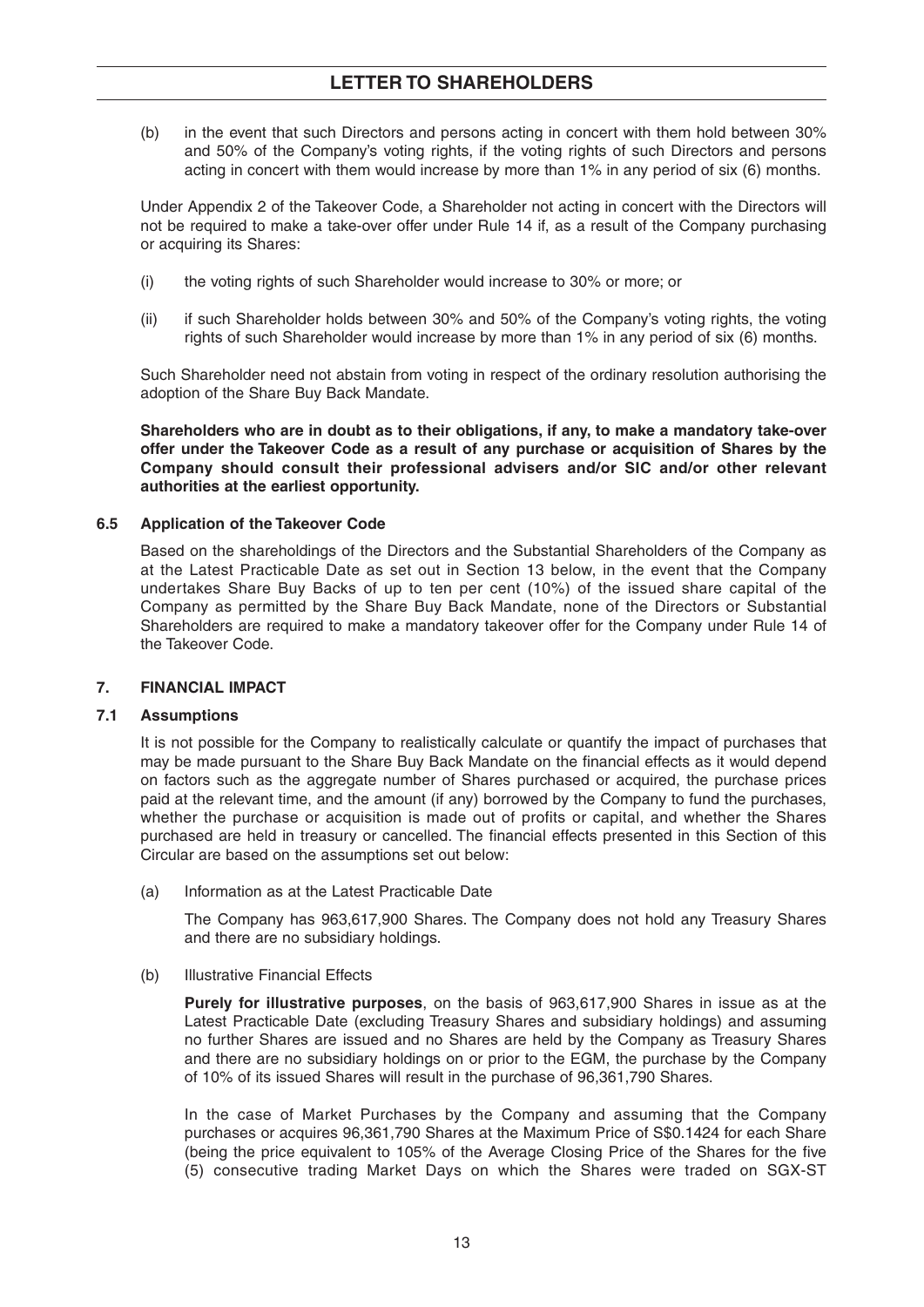## **LETTER TO SHAREHOLDERS**

immediately preceding the Latest Practicable Date), the maximum amount of funds required for the purchase or acquisition of 96,361,790 Shares is approximately MY\$41.71 million based on an exchange rate of MY\$3.0394 : S\$1.00.

In the case of Off-Market Purchases by the Company and assuming that the Company purchases or acquires 96,361,790 Shares at the Maximum Price of S\$0.1627 for each Share (being the price equivalent to 120% of the Average Closing Price of the Shares for the five (5) consecutive trading Market Days on which the Shares were traded on SGX-ST immediately preceding the Latest Practicable Date), the maximum amount of funds required for the purchase or acquisition of 96,361,790 Shares is approximately MY\$47.65 million based on an exchange rate of MY\$3.0394 : S\$1.00;

- (c) the share buy-back in a Market Purchase will be funded by the Company from its internal funds and the share buy-back in a Off-Market Purchase will be funded by the Company from a combination of both its internal funds and external borrowings;
- (d) the purchase or acquisition of Shares pursuant to the Share Buy Back Mandate had taken place on 1 January 2018 for the purpose of computing the financial effects on the EPS of the Group;
- (e) the purchase or acquisition of Shares pursuant to the Share Buy Back Mandate had taken place on 30 September 2018 for the purpose of computing the financial effects on Shareholders' equity, NTA per Share and gearing of the Company and the Group; and
- (f) transaction costs incurred for the purchase or acquisition of Shares pursuant to the Share Buy Back Mandate are insignificant and are ignored for the purpose of computing the financial effects.

## **7.2 Pro Forma Financial Effects**

**For illustrative purposes only** and on the basis of the assumptions set out above and assuming that the Share buy-backs will be funded by the Company from its internal funds and/or external borrowings, the financial effects of:

- (a) the acquisition of 10% of the issued Shares, excluding Treasury Shares and subsidiary holdings, comprising 96,361,790 Shares as at the Latest Practicable Date by the Company in a Market Purchase or Off-Market Purchase pursuant to the Share Buy Back Mandate by way of purchases made entirely out of capital and held as treasury shares ("**Scenario A**"); and
- (b) the acquisition of 10% of the issued Shares, excluding Treasury Shares and subsidiary holdings, comprising 96,361,790 Shares as at the Latest Practicable Date, by the Company in a Market Purchase or Off-Market Purchase pursuant to the Share Buy Back Mandate by way of purchases made entirely out of capital and cancelled ("**Scenario B**"),

on the unaudited financial statements of the Group and the Company for the nine-months period ended 30 September 2018 ("**9M2018**") are set out below.

Based on the unaudited financial statements of the Group and the Company for 9M2018, the Company and the Group does not have sufficient distributable profits to effect the Share Buy Back. As such, the financial effects of the purchase or acquisition of Shares by the Company pursuant to the Share Buy Back Mandate by way of Market Purchases and Off-Market Purchases made entirely out of profits is not disclosed in this Circular.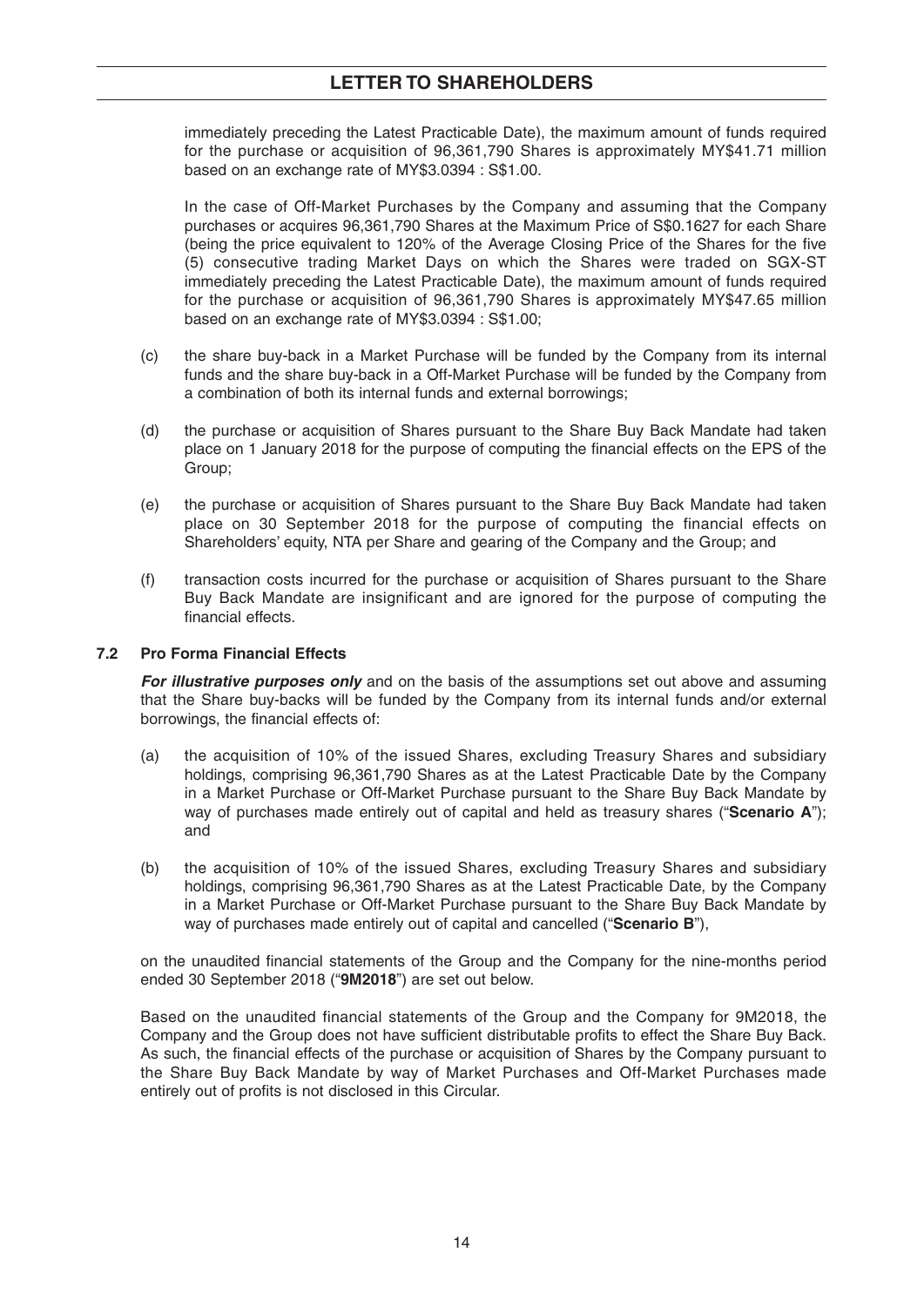## **Scenario A**

**(As at 30 September 2018)**

|                                                                                                     | Group                                            |                                                  |                                                      |                                                       | Company                                          |                                                      |  |
|-----------------------------------------------------------------------------------------------------|--------------------------------------------------|--------------------------------------------------|------------------------------------------------------|-------------------------------------------------------|--------------------------------------------------|------------------------------------------------------|--|
| (MY\$'000)                                                                                          | <b>Before</b><br><b>Share Buy</b><br><b>Back</b> | <b>After</b><br><b>Market</b><br><b>Purchase</b> | <b>After</b><br><b>Off-Market</b><br><b>Purchase</b> | <b>Before</b><br><b>Share Buy</b><br><b>Back</b>      | <b>After</b><br><b>Market</b><br><b>Purchase</b> | <b>After</b><br><b>Off-Market</b><br><b>Purchase</b> |  |
| <b>Share Capital</b><br>Reserves<br><b>Retained Earnings</b><br><b>Treasury Shares</b>              | 237,241<br>37,442<br>130,673                     | 237,241<br>37,442<br>130,673<br>(41,706)         | 237,241<br>37,442<br>130,673<br>(47, 652)            | 237,241<br>(9,686)                                    | 237,241<br>(9,686)<br>(41,706)                   | 237,241<br>(9,686)<br>(47, 652)                      |  |
| <b>Total Shareholders' Equity</b>                                                                   | 405,356                                          | 363,650                                          | 357,704                                              | 227,555                                               | 185,849                                          | 179,903                                              |  |
| <b>NTA</b>                                                                                          | 374,888                                          | 333,182                                          | 327,236                                              | 227,555                                               | 185,849                                          | 179,903                                              |  |
| <b>Current Assets</b><br><b>Current Liabilities</b>                                                 | 708,373<br>295,945                               | 666,667<br>295,945                               | 684,547<br>319,771                                   | 76,844<br>330                                         | 35,138<br>330                                    | 53,018<br>330                                        |  |
| <b>Working Capital</b>                                                                              | 412,428                                          | 370,722                                          | 364,776                                              | 76,514                                                | 34,808                                           | 52,688                                               |  |
| <b>Total Borrowings</b><br>Cash and cash equivalents                                                | 97,622<br>172,124                                | 97,622<br>130,418                                | 121,448<br>148,298                                   | 45,242                                                | 3,536                                            | 23,826<br>21,416                                     |  |
| Number of issued shares<br>$('000)$ <sup>(1)</sup><br>Number of Treasury Shares                     | 963,618                                          | 867,256                                          | 867,256                                              | 963,618                                               | 867,256                                          | 867,256                                              |  |
| (000)<br>Weighted average of shares<br>(000)<br>Profit for the period attributable                  | 926,147                                          | 96,362<br>867,256                                | 96,362<br>867,256                                    | 926,147                                               | 96,362<br>867,256                                | 96,362<br>867,256                                    |  |
| to shareholders                                                                                     | 50,179                                           | 50,179                                           | 50,179                                               | (851)                                                 | (851)                                            | (851)                                                |  |
| <b>Financial Ratios</b>                                                                             |                                                  |                                                  |                                                      |                                                       |                                                  |                                                      |  |
| NTA per share (MR cents)<br>Gearing (times)<br><b>Current Ratio (times)</b><br>Basic EPS (MR cents) | 38.90<br>0.24<br>2.39<br>5.42                    | 38.42<br>0.27<br>2.25<br>5.79                    | 37.73<br>0.34<br>2.14<br>5.79                        | 23.61<br>$\overline{\phantom{0}}$<br>232.86<br>(0.09) | 21.43<br>106.48<br>(0.10)                        | 20.74<br>0.13<br>160.66<br>(0.10)                    |  |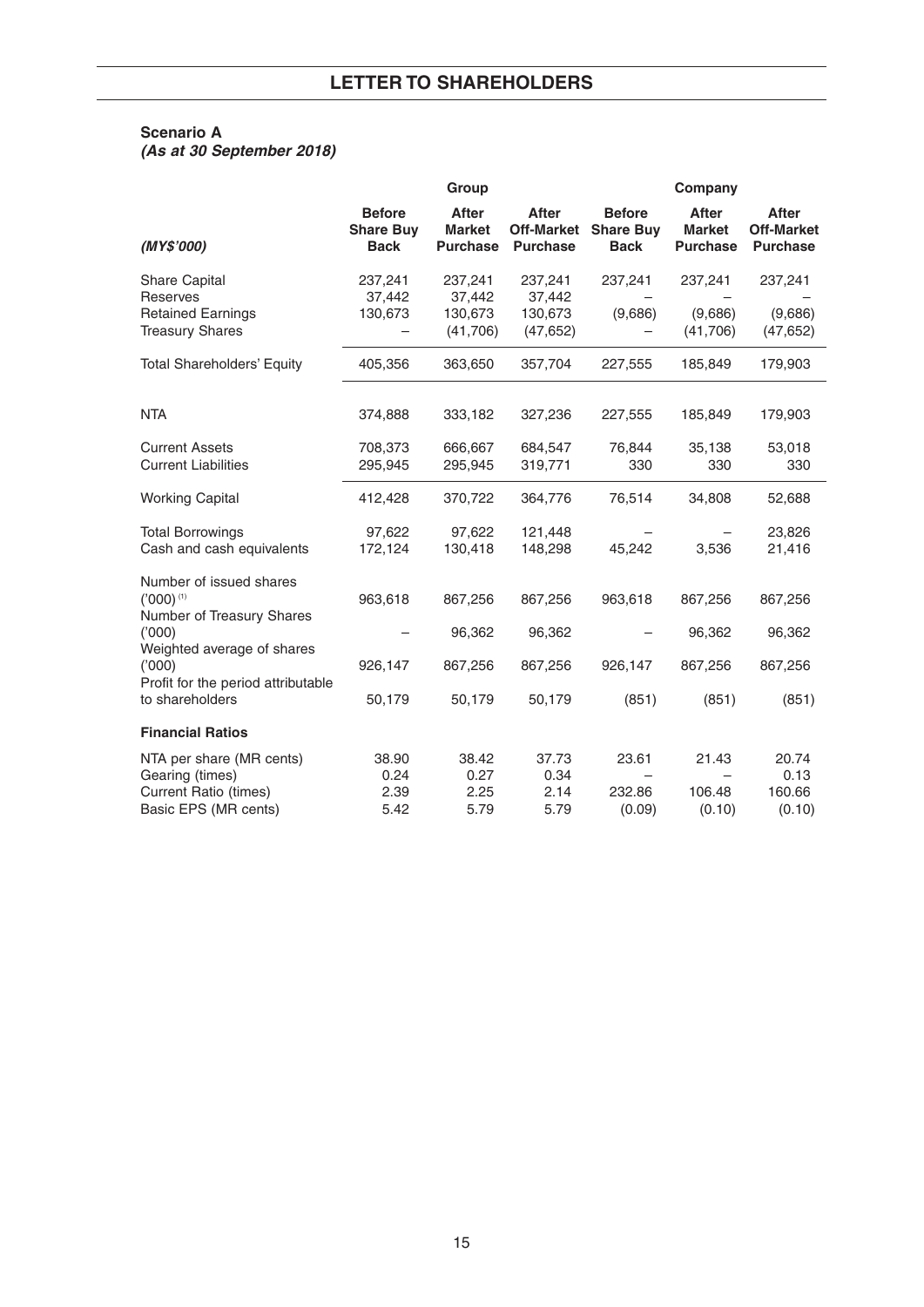## **Scenario B**

**(As at 30 September 2018)**

|                                                                                              |                                                  | Group                                            |                                                      |                                                  | Company                                          |                                                      |
|----------------------------------------------------------------------------------------------|--------------------------------------------------|--------------------------------------------------|------------------------------------------------------|--------------------------------------------------|--------------------------------------------------|------------------------------------------------------|
| (MY\$'000)                                                                                   | <b>Before</b><br><b>Share Buy</b><br><b>Back</b> | <b>After</b><br><b>Market</b><br><b>Purchase</b> | <b>After</b><br><b>Off-Market</b><br><b>Purchase</b> | <b>Before</b><br><b>Share Buy</b><br><b>Back</b> | <b>After</b><br><b>Market</b><br><b>Purchase</b> | <b>After</b><br><b>Off-Market</b><br><b>Purchase</b> |
| <b>Share Capital</b><br>Reserves                                                             | 237,241<br>37,442                                | 195,535<br>37,442                                | 189,589<br>37,442                                    | 237,241                                          | 195,535                                          | 189,589                                              |
| <b>Retained Earnings</b>                                                                     | 130,673                                          | 130,673                                          | 130,673                                              | (9,686)                                          | (9,686)                                          | (9,686)                                              |
| <b>Total Shareholders' Equity</b>                                                            | 405,356                                          | 363,650                                          | 357,704                                              | 227,555                                          | 185,849                                          | 179,903                                              |
| <b>NTA</b>                                                                                   | 374,888                                          | 333,182                                          | 327,236                                              | 227,555                                          | 185,849                                          | 179,903                                              |
| <b>Current Assets</b><br><b>Current Liabilities</b>                                          | 708,373<br>295,945                               | 666,667<br>295,945                               | 684,547<br>319,771                                   | 76,844<br>330                                    | 35,138<br>330                                    | 53,018<br>330                                        |
| <b>Working Capital</b>                                                                       | 412,428                                          | 370,722                                          | 364,776                                              | 76,514                                           | 34,808                                           | 52,688                                               |
| <b>Total Borrowings</b><br>Cash and cash equivalents                                         | 97,622<br>172,124                                | 97,622<br>130,418                                | 121,448<br>148,298                                   | 45,242                                           | 3,536                                            | 23,826<br>21,416                                     |
| Number of issued shares<br>$('000)$ <sup>(1)</sup><br>Number of Treasury Shares              | 963,618                                          | 867,256                                          | 867,256                                              | 963,618                                          | 867,256                                          | 867,256                                              |
| (1000)<br>Weighted average of shares<br>(000)<br>Profit for the period attributable          | 926,147                                          | 867,256                                          | 867,256                                              | 926,147                                          | 867,256                                          | 867,256                                              |
| to shareholders                                                                              | 50,179                                           | 50,179                                           | 50,179                                               | (851)                                            | (851)                                            | (851)                                                |
| <b>Financial Ratios</b>                                                                      |                                                  |                                                  |                                                      |                                                  |                                                  |                                                      |
| NTA per share (MR cents)<br>Gearing (times)<br>Current Ratio (times)<br>Basic EPS (MR cents) | 38.90<br>0.24<br>2.39<br>5.42                    | 38.42<br>0.27<br>2.25<br>5.79                    | 37.73<br>0.34<br>2.14<br>5.79                        | 23.61<br>232.86<br>(0.09)                        | 21.43<br>106.48<br>(0.10)                        | 20.74<br>0.13<br>160.66<br>(0.10)                    |

#### **Notes:**

(1) Based on the issued share capital of 963,617,900 Shares (excluding Treasury Shares and subsidiary holdings) as at the Latest Practicable Date.

(2) NTA per Share equals to equity attributable to owners of the Company divided by the number of Shares outstanding (excluding Treasury Shares and subsidiary holdings) as at the Latest Practicable Date.

(3) Gearing equals to total borrowings divided by total equity.

(4) EPS equals to profit attributable to owners of the Company divided by the weighted average number of Shares outstanding (excluding Treasury Shares and subsidiary holdings) during 9M2018.

The actual impact will depend on the number and price of the Shares bought back. As stated, the Directors do not propose to exercise the Share Buy Back Mandate to such an extent that it would have a material adverse effect on the working capital requirements and/or gearing of the Group. The purchase of the Shares will only be effected after considering relevant factors such as the working capital requirement, availability of financial resources, the expansion and investment plans of the Group, and the prevailing market conditions. The Share Buy Back Mandate will be exercised with a view to enhance the EPS and/or NAV per Share of the Group.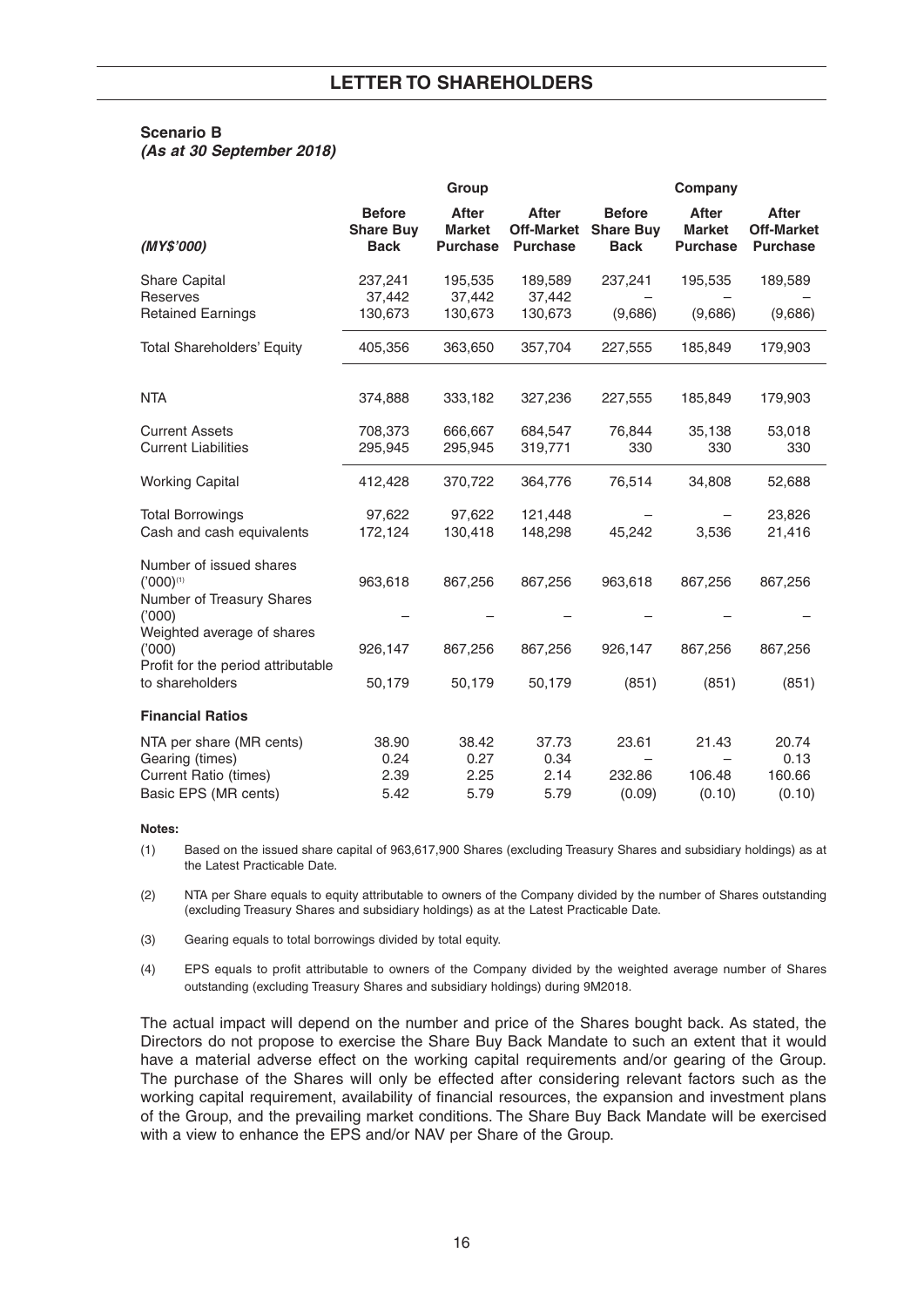**Shareholders should note that the financial effects illustrated above, based on the respective aforesaid assumptions, are for illustrative purposes only. In particular, it is important to note that the above analysis is based on the unaudited financial statements of the Company and the Group for 9M2018, and is not necessarily representative of the future financial performance of the Company and the Group.**

It should be noted that although the Share Buy Back Mandate would authorise the Company to purchase or otherwise acquire up to 10% of the issued Shares, the Company may not necessarily purchase or acquire or be able to purchase or otherwise acquire the entire 10% of the issued Shares. In addition, the Company may cancel, or hold as Treasury Shares, all or part of the Shares purchased or otherwise acquired. The Company will take into account both financial and nonfinancial factors (for example, stock market conditions and the performance of the Shares) in assessing the relative impact of a Share purchase before execution.

## **8. TAXATION**

**Shareholders who are in doubt as to their respective tax positions or any such tax implications or who may be subject to tax in a jurisdiction other than Singapore should consult their own professional advisors.**

## **9. INTERESTED PERSONS**

The Company is prohibited from knowingly buying Shares on the Catalist from an interested person, that is, a Director, the chief executive officer of the Company or Controlling Shareholder of the Company or any of their Associates, and an interested person is prohibited from knowingly selling his/her Shares to the Company.

## **10. REPORTING REQUIREMENTS UNDER COMPANIES ACT**

Within 30 days of the passing of a Shareholders' resolution to approve the purchases of Shares by the Company, the Company shall lodge a copy of such resolution with ACRA. Within 30 days of a purchase of Shares on Catalist or otherwise, the Company shall lodge with ACRA the notice of the purchase in the prescribed form, such notification including, *inter alia*, details of the purchase, the total number of Shares purchased by the Company, the total number of Shares cancelled, the number of Shares held as treasury shares, the Company's issued ordinary share capital before the purchase and after the purchase of Shares, the amount of consideration paid by the Company for the purchase, and whether the Shares were purchased out of the profits or the capital of the Company.

## **11. CATALIST RULES**

## Public float

The Company does not have any individual shareholding limit or foreign shareholding limit.

As at the Latest Practicable Date, approximately 24.71% of the issued share capital of the Company is held in the hands of the public. Assuming that the Company purchased the maximum of 10% of its issued share capital as at the Latest Practicable Date from members of the public by way of a Market Purchase, the percentage of Shares held by the public would be reduced to approximately 16.35%.

Accordingly, the Company is of the view that there is a sufficient number of issued Shares held in the hands of the public which would permit the Company to undertake purchases or acquisitions of its issued Shares up to the full 10% limit pursuant to the Share Buy Back Mandate without affecting the listing status of the Shares on the SGX-ST, and that the number of Shares remaining in the hands of the public will not fall to such a level as to cause market illiquidity or to adversely affect the orderly trading of Shares.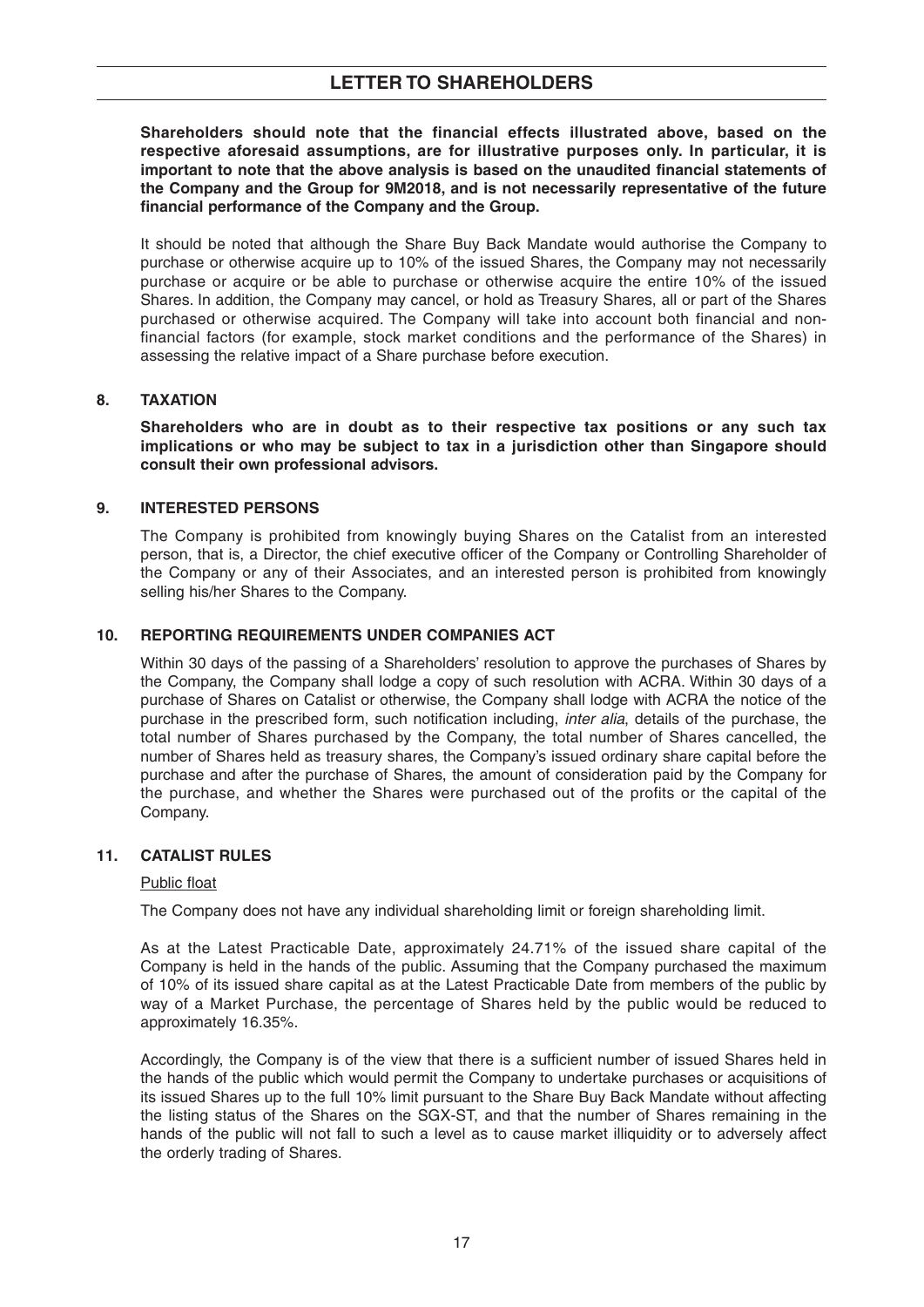## **LETTER TO SHAREHOLDERS**

The Directors will use their best efforts to ensure that the Company does not effect buy back of Shares if the buy-back of Shares would result in the number of Shares remaining in the hands of the public falling to such a level as to cause market illiquidity or adversely affect the listing status of the Company or adversely affect the orderly trading of the Shares.

#### Maximum Price

Under the Catalist Rules, a listed company may only purchase shares by way of a market acquisition at a price which is not more than 5% above the average closing market price. The term average closing market price is defined as the average of the closing market prices of Shares over the last five (5) market days, on which transactions in the Shares were recorded, before the day on which purchases are made. The Maximum Price for a Share in relation to Market Purchases by the Company, referred to in Section 3.4 of this Circular, conforms to this restriction.

#### Disclosure Requirements

Additionally, the Catalist Rules also specifies that a listed company shall report all purchases or acquisitions of its Shares to the SGX-ST not later than 9.00 a.m.:

- (a) in the case of a Market Purchase, on the Market Day following the day of purchase of any of its Shares; and
- (b) in the case of an Off-Market Purchase under an equal access scheme, on the second Market Day after the close of acceptances of the offer.

Such announcement shall include, inter alia, details of the total number of Shares authorised for purchase, the date of purchase, the total number of Shares purchased, the purchase price per Share or (in the case of Market Purchases) the purchase price per Share or the highest price and lowest price per Share, the total consideration paid for the Shares and the number of issued Shares after purchase, in the form prescribed under the Catalist Rules.

#### Dealing in Securities

While the Catalist Rules does not expressly prohibit any purchase of Shares by a listed company during any particular time, because the listed company would be regarded as an "insider" in relation to any proposed purchase or acquisition of its issued Shares, the Company will not undertake any purchase or acquisition of Shares pursuant to the Share Buy Back Mandate at any time after any matter or development of a price-sensitive nature has occurred or has been the subject of consideration and/or a decision of the Board until such price-sensitive information has been publicly announced.

Further, in conformity with the best practices on dealing with securities under the Catalist Rules, the Company will not purchase or acquire any Shares through Market Purchases during the period commencing two (2) weeks before the announcement of the Company's financial statements for each of the first three quarters of its financial year and one (1) month before the announcement of the Company's full year financial statements, and ending on the date of the announcement of the relevant results.

## **12. SHARES BOUGHT BY THE COMPANY IN THE PREVIOUS 12 MONTHS**

No purchases of Shares have been made by the Company in the 12 months preceding the Latest Practicable Date.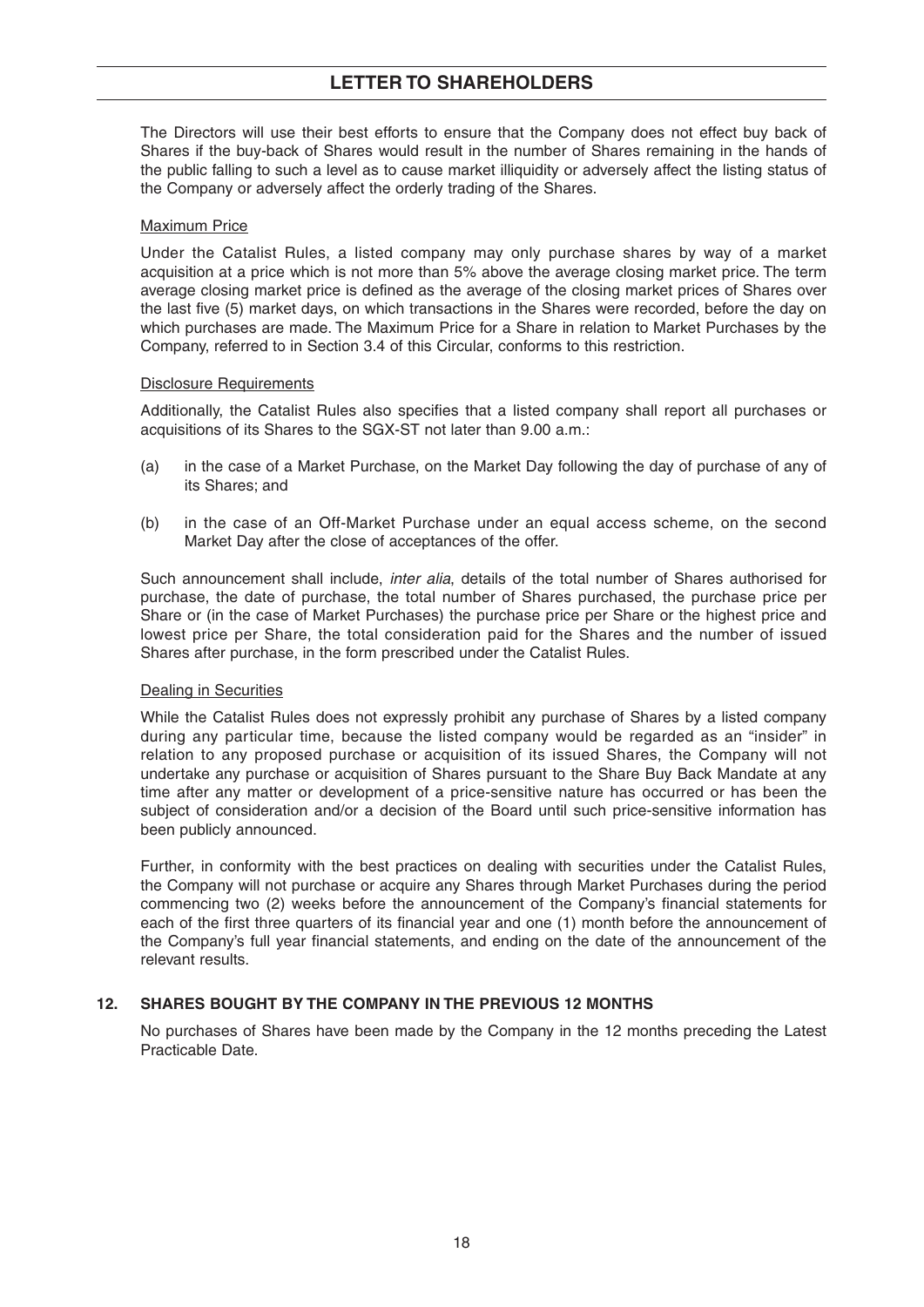## **13. INTERESTS OF THE DIRECTORS AND/OR SUBSTANTIAL SHAREHOLDERS**

|                                                        | <b>Before Share Buy Back</b> |             | <b>After Share Buy Back</b> |                              |  |
|--------------------------------------------------------|------------------------------|-------------|-----------------------------|------------------------------|--|
|                                                        | <b>No. of Shares</b>         | $9/2^{(1)}$ | <b>No. of Shares</b>        | $\frac{9}{6}$ <sup>(2)</sup> |  |
| <b>Directors</b>                                       |                              |             |                             |                              |  |
| Dato' Murly Manokharan<br>Dato' Seri Nazir Ariff Bin   | 492,300,000                  | 51.09       | 492,300,000                 | 56.77                        |  |
| Mushir Ariff                                           |                              |             |                             |                              |  |
| Mr. Cheah Teik Seng                                    | 4,360,000                    | 0.45        | 4,360,000                   | 0.50                         |  |
| Dato' Alan Teo Kwong Chia                              | 200,000                      | 0.021       | 200,000                     | 0.023                        |  |
| Dato' Choong Khuat Seng                                |                              |             |                             |                              |  |
| Dr. Lim Su Kiat                                        | 20,000                       | 0.002       | 20,000                      | 0.002                        |  |
| Mr. Ching Chiat Kwong                                  | 98,620,600                   | 10.23       | 98,620,600                  | 11.37                        |  |
| Mr. Low See Ching (Liu Shijin)                         | 98,620,600                   | 10.23       | 98,620,600                  | 11.37                        |  |
| <b>Substantial Shareholders (other than Directors)</b> |                              |             |                             |                              |  |
| Aspen Vision Group Sdn. Bhd.                           | 482,300,000                  | 50.05       | 482,300,000                 | 55.61                        |  |
| Ideal Force Sdn. Bhd.                                  | 88,010,000                   | 9.13        | 88,010,000                  | 10.15                        |  |
| Mr. Oh Kim Sun                                         | 129,350,000                  | 13.42       | 129,350,000                 | 14.91                        |  |
| <b>Oxley Holdings Limited</b>                          | 98.620.600                   | 10.23       | 98,620,600                  | 11.37                        |  |

#### **Notes:-**

(1) The percentage is calculated based on 963,617,900 Shares as at the Latest Practicable Date.

(2) Assuming the Company purchases or acquires the maximum number of Shares pursuant to the Share Buy Back Mandate, the percentage after the Share Buy Back is calculated based on 867,256,110 Shares.

In the event that the Company undertakes Share Buy Backs of up to ten per cent (10%) of the issued Shares of the Company as permitted under the Share Buy Back Mandate, the shareholdings and voting rights of Dato' Murly Manokharan and Aspen Vision Group Sdn. Bhd. will remain above fifty per cent (50%). Accordingly, no general offer is required to be made pursuant to the Takeover Code.

The Directors are not aware of any Shareholder or group of Shareholders acting in concert who may become obligated to make a mandatory offer under the Takeover Code in the event that the Company purchases the maximum number of Shares under the Share Buy Back Mandate.

Neither the Directors nor the Substantial Shareholders of the Company (other than in his capacity as a Director or Shareholder of the Company), as well as their respective associates, has any interest, direct or indirect, in the Share Buy Back Mandate.

## **14. DIRECTORS' RECOMMENDATION**

The Directors having considered, *inter alia*, the rationale and information relating to the proposed adoption of the Share Buy Back Mandate, are of the opinion that the proposed adoption of the Share Buy Back Mandate is in the best interests of the Company. Accordingly, the Directors recommend that Shareholders vote in favour of the ordinary resolution relating to the proposed adoption of the Share Buy Back Mandate at the EGM.

## **15. EXTRAORDINARY GENERAL MEETING**

The EGM, notice of which is set out on pages 21 to 23 of this Circular, will be held at Privilege Lounge, Novotel Singapore on Stevens, Orchard District, Singapore 257878 on 29 January 2019 at 2.00 p.m for the purpose of considering and, if thought fit, passing with or without modifications, the ordinary resolution relating to the proposed adoption of the Share Buy Back Mandate as set out in the Notice of EGM.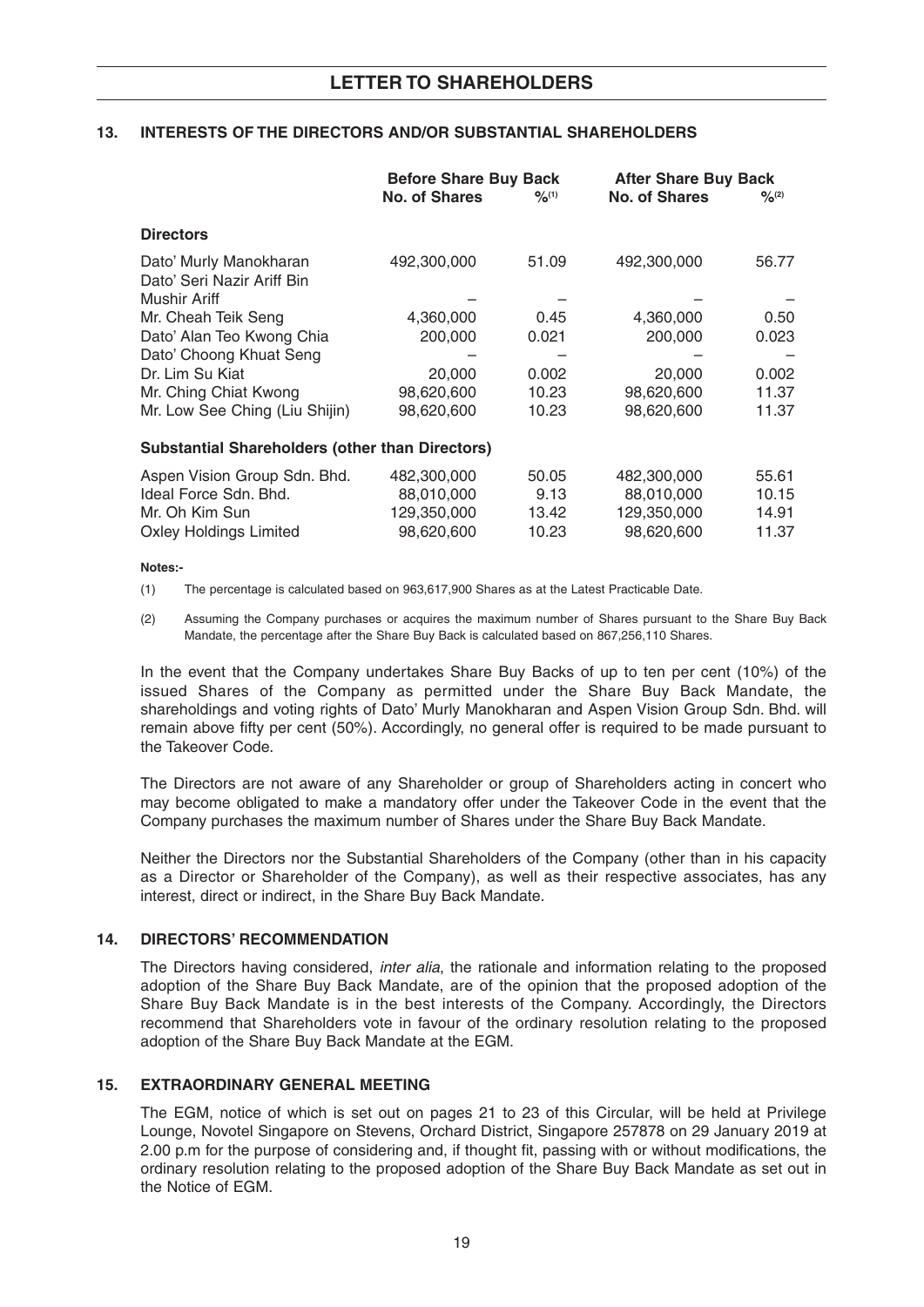## **16. ACTION TO BE TAKEN BY SHAREHOLDERS**

Shareholders who are unable to attend the EGM and wish to appoint a proxy to attend and vote at the EGM on their behalf must complete, sign and return the Proxy Form attached to the notice of EGM in accordance with the instructions printed thereon as soon as possible and in any event so as to arrive at the office of the Company's Share Registrar, Tricor Barbinder Share Registration Services at 80 Robinson Road, #11-02, Singapore 068898, not less than seventy-two (72) hours before the time fixed for the EGM. The completion and return of a Proxy Form by a Shareholder does not preclude him/her from attending and voting in person at the EGM should he/she subsequently decide to do so, although the appointment of the proxy shall be deemed to be revoked by such attendance.

A Depositor shall not be regarded as a Shareholder of the Company and not entitled to attend the EGM and to speak and vote thereat unless his name appears on the Depository Register and/or the Register of Members at least seventy-two (72) hours before the EGM.

If a shareholder is required to abstain from voting on a proposal at a general meeting by a listing rule or pursuant to any court order, any votes cast by the shareholder on that resolution will be disregarded by the Company.

## **17. DIRECTORS' RESPONSIBILITY STATEMENT**

The Directors (including those who may have delegated detailed supervision of this Circular) collectively and individually accept full responsibility for the accuracy of the information given in this Circular and confirm after making all reasonable enquiries that, to the best of their knowledge and belief, this Circular constitutes full and true disclosure of all material facts about the proposed adoption of the Share Buy Back Mandate, the Company and its subsidiaries, and the Directors are not aware of any facts or the omission of which would make any statement in this Circular misleading. Where information in the Circular has been extracted from published or otherwise publicly available sources or obtained from a named source, the sole responsibility of the Directors has been to ensure that such information has been accurately and correctly extracted from those sources and/or reproduced in the Circular in its proper form and context.

## **18. INSPECTION OF DOCUMENTS**

The following documents are available for inspection at the registered office of the Company at 80 Robinson Road, #02-00, Singapore 068898, during normal business hours from the date of this Circular up to the date of the EGM:

- (a) the Constitution of the Company;
- (b) the unaudited consolidated financial statements of the Company for 9M2018; and
- (c) the annual report of the Company for FY2017.

Yours faithfully For and on behalf of the Board of Directors **ASPEN (GROUP) HOLDINGS LIMITED**

Dato' Murly Manokharan Executive Director, President and Group Chief Executive Officer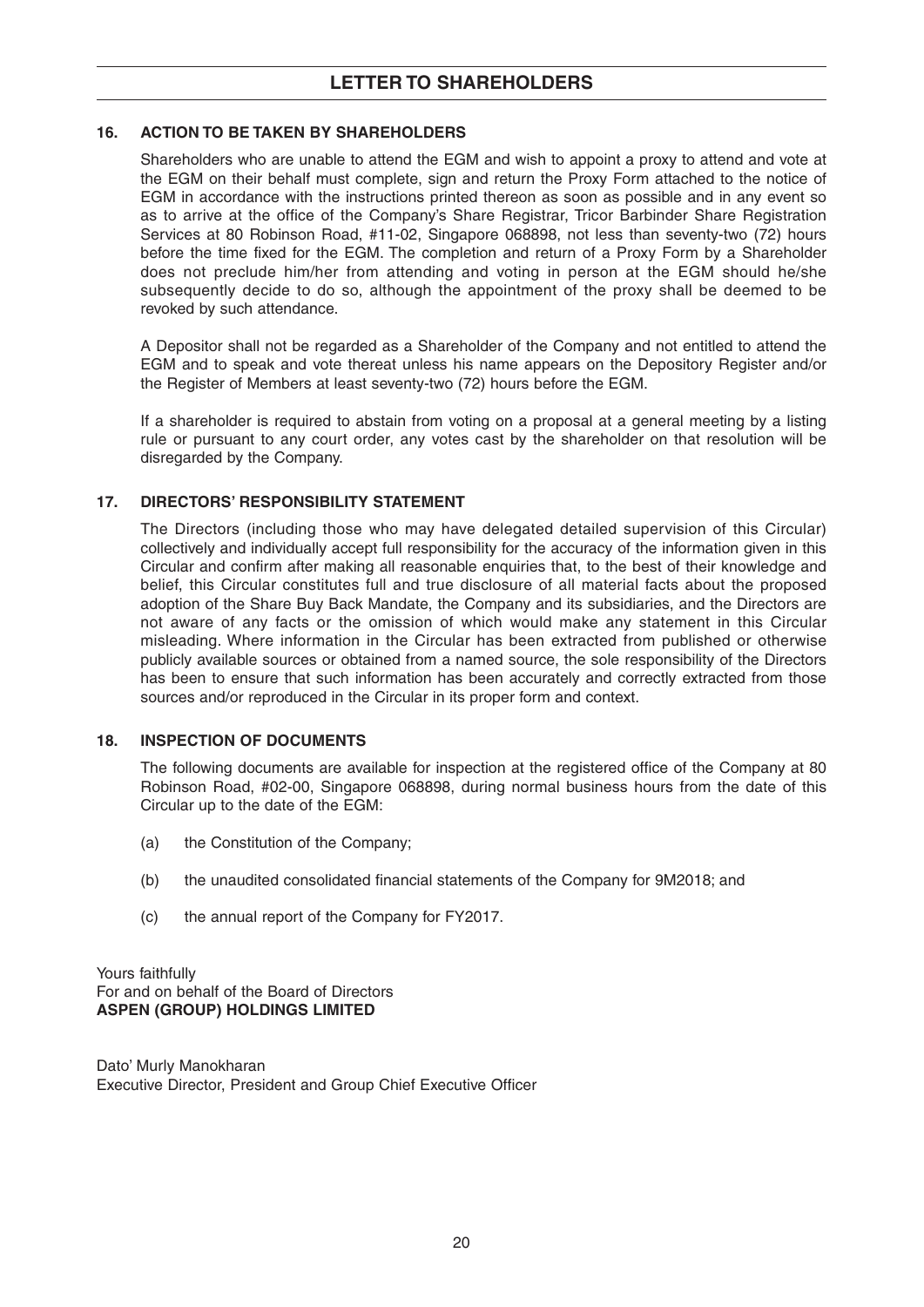# **ASPEN (GROUP) HOLDINGS LIMITED**

**(Incorporated in the Republic of Singapore) (Company Registration No. 201634750K)** 

## **NOTICE OF EXTRAORDINARY GENERAL MEETING**

**NOTICE IS HEREBY GIVEN** that the Extraordinary General Meeting of the Company will be held at Privilege Lounge, Novotel Singapore on Stevens, Orchard District, Singapore 257878 on Tuesday, 29 January 2019 at 2.00 p.m. to transact the following businesses:

All capitalised terms in this Notice of Extraordinary General Meeting which are not defined herein shall have the meanings ascribed to them in the circular to shareholders of the Company dated 14 January 2019 (the "**Circular**").

## **ORDINARY RESOLUTION: PROPOSED ADOPTION OF THE SHARE BUY BACK MANDATE**

That:

- (a) for the purposes of the Catalist Rules and the Companies Act, the Directors be and are hereby authorised to exercise all the powers of the Company to purchase or acquire its issued and fully paid-up Shares representing not more than ten per cent (10%) of the total number of issued Shares of the Company at such price(s) as may be determined by the Directors or a committee of Directors that may be constituted for the purposes of effecting purchases or acquisitions of Shares by the Company from time to time up to the Maximum Price (as defined below), whether by way of:
	- (i) an on-market purchase ("Market Purchase"), transacted on the SGX-ST through the ready market, and which may be transacted through one or more duly licensed stock brokers appointed by the Company for the purpose; and/or
	- (ii) an off-market purchase ("Off-Market Purchase"), effected otherwise than on the SGX-ST pursuant to an equal access scheme in accordance with Section 76C of the Companies Act,

and otherwise in accordance with all other laws and regulations, including but not limited to, the provisions of the Companies Act and the Catalist Rules as may for the time being be applicable, be and is hereby authorised and approved generally and unconditionally (the "**Share Buy Back Mandate**");

- (b) unless varied or revoked by the Shareholders in a general meeting, purchases or acquisitions of Shares pursuant to the proposed Share Buy Back Mandate may be made, at any time and from time to time during the period commencing from the date of the passing of this Resolution and expiring on the earlier of:
	- (i) the date on which the next AGM of the Company is held or required by law to be held; or
	- (ii) the date on which the purchases or acquisitions of Shares by the Company pursuant to the Share Buy Back Mandate are carried out to the full extent mandated; or
	- (iii) the date on which the authority conferred by the Share Buy Back Mandate is revoked or varied by the Shareholders in a general meeting,

whichever the earliest.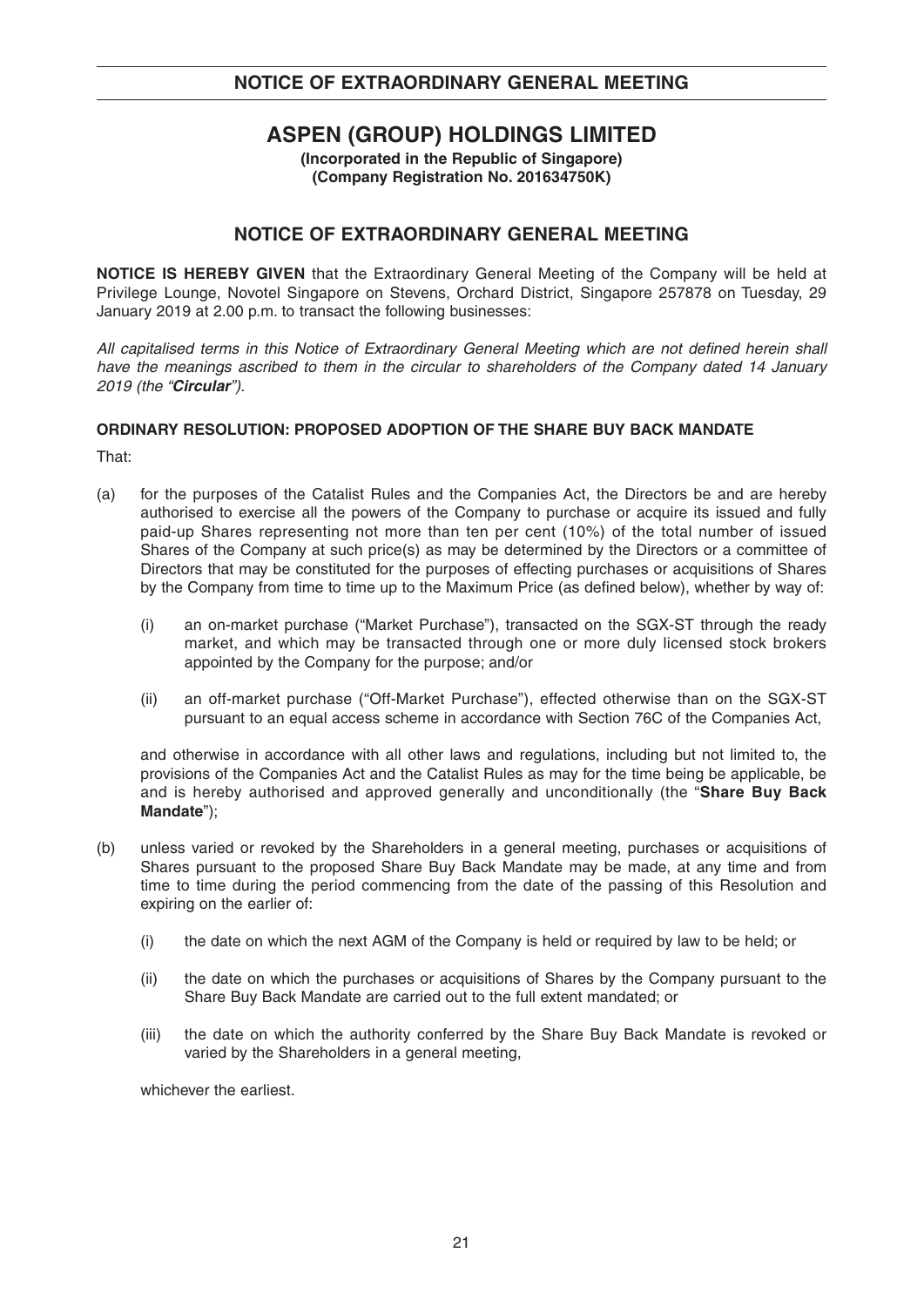## **NOTICE OF EXTRAORDINARY GENERAL MEETING**

(c) in this Resolution:

"**Maximum Price**", in relation to a Share to be purchased or acquired, means the purchase price (including brokerage, stamp duties, commission, applicable goods and services tax and other related expenses) which shall not exceed:

- (i) in the case of a Market Purchase, one hundred and five per cent (105%) of the Average Closing Price (as defined below); and
- (ii) in the case of an Off-Market Purchase pursuant to an equal access scheme, one hundred and twenty per cent (120%) of the Average Closing Price, where:

"**Average Closing Price**" means the average of the closing market prices of the Shares over the last five (5) Market Days, on which transactions in the Shares were recorded, before the day on which the purchase or acquisition of Shares was made, or as the case may be, the day of the making of the offer pursuant to the Off-Market Purchase, and deemed to be adjusted for any corporate action that occurs after the relevant five (5) Market Days period;

"**day of the making of the offer**" means the day on which the Company announces its intention to make an offer for an Off-Market Purchase, stating therein the purchase price (which shall not be more than the Maximum Price for an Off-Market Purchase calculated on the foregoing basis) for each Share and the relevant terms of the equal access scheme for effecting the Off-Market Purchase; and

(d) the Directors and/or any of them be and are hereby authorised to complete and do all such acts and things (including executing such documents as may be required) as they and/or he may consider necessary, expedient, incidental or in the interests of the Company to give effect to the transactions contemplated and/ or authorised by this Resolution."

### **BY ORDER OF THE BOARD**

Dato' Murly Manokharan Executive Director, President and Group Chief Executive Officer 14 January 2019 Singapore

#### **Notes:**

- (1) (a) A member who is not a relevant intermediary (as defined in Section 181 of the Companies Act) is entitled to appoint not more than two proxies to attend, speak and vote on his/her behalf at the EGM. Where a member appoints more than one proxy, he/she shall specify the proportion of his/her shares to be represented by each such proxy, failing which the nomination shall be deemed to be alternative.
	- (b) A member who is a relevant intermediary (as defined in Section 181 of the Companies Act) is entitled to appoint more than two proxies to attend, speak and vote at the EGM, but each proxy must be appointed to exercise the rights attached to a different share or shares held by such member. Where such member's form of proxy appoints more than two proxies, the number and class of shares in relation to which each proxy has been appointed shall be specified in the form of proxy.
- (2) A member of the Company which is a corporation is entitled to appoint its authorised representative or proxy to vote on its behalf.
- (3) The instrument appointing a proxy or proxies must be under the hand of the appointor or of his/her attorney duly authorised in writing. Where the instrument appointing a proxy or proxies is executed by a corporation, it must be executed either under its seal or under the hand of an officer or attorney duly authorised.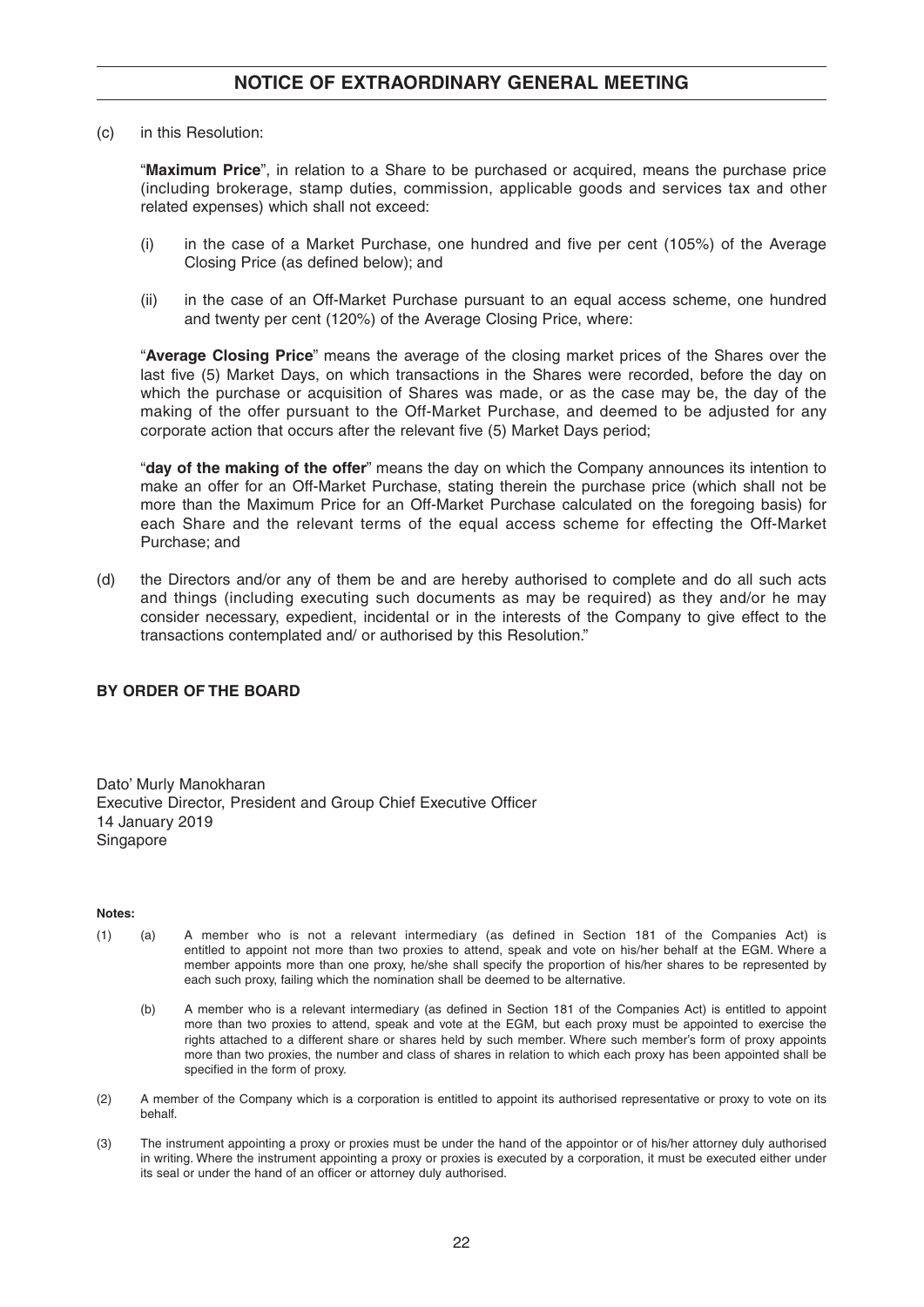## **NOTICE OF EXTRAORDINARY GENERAL MEETING**

(4) The instrument appointing the proxy must be deposited at the office of the Company's Share Registrar, Tricor Barbinder Share Registration Services at 80 Robinson Road, #11-02, Singapore 068898 not later than seventy-two (72) hours before the time appointed for the meeting.

#### **Personal data privacy:**

By submitting an instrument appointing a proxy(ies) and/or representative(s) to attend, speak and vote at the EGM and/or any adjournment thereof, a member of the Company (i) consents to the collection, use and disclosure of the member's personal data by the Company (or its agents) for the purpose of the processing and administration by the Company (or its agent) of proxies and representatives appointed for the EGM (including any adjournment thereof) and the preparation and compilation of the attendance lists, minutes and other documents relating to the EGM (including any adjournment thereof), and in order for the Company (or its agents) to comply with any applicable laws, listing rules, regulations and/or guidelines (collectively, the "Purposes"), (ii) warrants that where the member discloses the personal data of the member's proxy(ies) and/ or representative(s) to the Company (or its agents), the member has obtained the prior consent of such proxy(ies) and/or representative(s) for the collection, use and disclosure by the Company (or its agents) of the personal data of such proxy(ies) and/or representative(s) for the Purposes, and (iii) agrees that the member will indemnify the Company in respect of any penalties, liabilities, claims, demands, losses and damages as a result of the member's breach of warranty.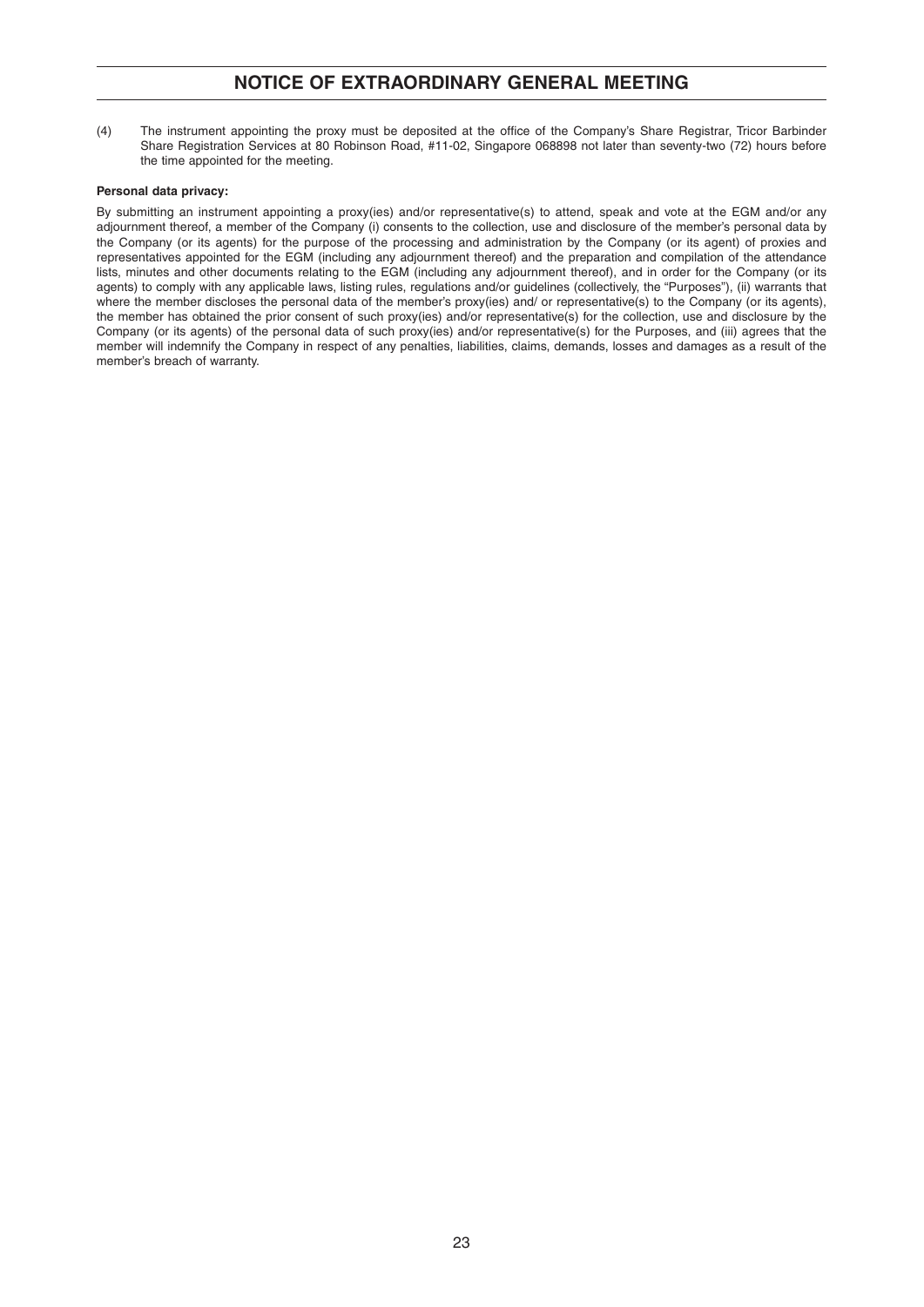| <b>ASPEN (GROUP) HOLDINGS LIMITED</b>                                                 | <b>IMPORTANT</b>                                                                                                                                                                                                                                                                                                                                                                                                                                                                                                                                                                                                                    |
|---------------------------------------------------------------------------------------|-------------------------------------------------------------------------------------------------------------------------------------------------------------------------------------------------------------------------------------------------------------------------------------------------------------------------------------------------------------------------------------------------------------------------------------------------------------------------------------------------------------------------------------------------------------------------------------------------------------------------------------|
| (Company Registration No.: 201634750K)<br>(Incorporated in the Republic of Singapore) | 1. For investors who have used their CPF monies ("CPF<br>Investors") and/or their SRS monies ("SRS Investors") to buy<br>shares in the capital of Aspen (Group) Holdings Limited, this<br>Circular is forwarded to them at the request of their CPF and/or<br>SRS Approved Nominees (as the case may be) and is sent<br>solely FOR INFORMATION ONLY.                                                                                                                                                                                                                                                                                |
| <b>PROXY FORM</b>                                                                     | 2. This Proxy Form is not valid for use by CPF Investors and SRS<br>Investors and shall be ineffective for all intents and purposes if<br>used or purported to be used by them.<br>3. CPF Investors and SRS Investors may attend and cast their<br>votes at the EGM in person. CPF Investors and SRS Investors<br>who are unable to attend the EGM but would like to vote, may<br>inform their CPF and/or SRS Approved Nominees (as the case<br>may be) to appoint the Chairman of the EGM to act as their<br>proxy, in which case, the respective CPF Investors and/or SRS<br>Investors shall be precluded from attending the EGM. |
|                                                                                       | <b>Personal Data Privacy</b><br>By submitting an instrument appointing a proxy(ies) and/or<br>representative(s), the member accepts and agrees to the personal<br>data privacy terms set out in the Notice of Extraordinary General<br>Meeting dated 14 January 2019.                                                                                                                                                                                                                                                                                                                                                               |
| (Name)                                                                                | (NRIC/Passport Number) (1998)                                                                                                                                                                                                                                                                                                                                                                                                                                                                                                                                                                                                       |

of (Address)

being a member/members of Aspen (Group) Holdings Limited (the "**Company**"), hereby appoint:

| <b>Name</b>    | <b>NRIC / Passport Number</b> | <b>Proportion of Shareholdings</b> |      |
|----------------|-------------------------------|------------------------------------|------|
|                |                               | <b>No. of Shares</b>               | $\%$ |
| <b>Address</b> |                               |                                    |      |

and/or (delete as appropriate)

| <b>Name</b>    | <b>NRIC / Passport Number</b> | <b>Proportion of Shareholdings</b> |      |
|----------------|-------------------------------|------------------------------------|------|
|                |                               | <b>No. of Shares</b>               | $\%$ |
| <b>Address</b> |                               |                                    |      |

as my/our proxy/proxies, or failing him/them, the Chairman of the Extraordinary General Meeting ("**EGM**") of the Company, to vote for me/us on my/our behalf and, if necessary, to demand a poll, at the EGM of the Company to be held at Privilege Lounge, Novotel Singapore on Stevens, Orchard District, Singapore 257878 on Tuesday, 29 January 2019 at 2.00 p.m. and at any adjournment thereof. I/We direct my/our proxy/proxies to vote for or against the Ordinary Resolution to be proposed at the EGM as indicated with an "X" in the spaces provided hereunder. If no specified directions as to voting are given, the proxy/proxies will vote or abstain from voting at his/their discretion.

| AS ORDINARY RESOLUTION                                | Number of<br>Votes For** | Number of<br>Votes Against** |
|-------------------------------------------------------|--------------------------|------------------------------|
| To approve the adoption of the Share Buy Back Mandate |                          |                              |

\*\* If you wish to exercise all your votes "For" or "Against", please indicate with a "X" within the box provided. Alternatively, please indicate the number of votes as appropriate.

Dated this \_\_\_\_\_\_\_\_\_\_ day of \_\_\_\_\_\_\_\_\_\_\_\_\_\_\_ 2019.

| <b>Total number of Shares in:</b> | <b>No. of Shares held</b> |
|-----------------------------------|---------------------------|
| (a) CDP Register                  |                           |
| (b) Register of Members           |                           |

Signature(s) of Member(s) / Seal

**IMPORTANT: PLEASE READ NOTES OVERLEAF**